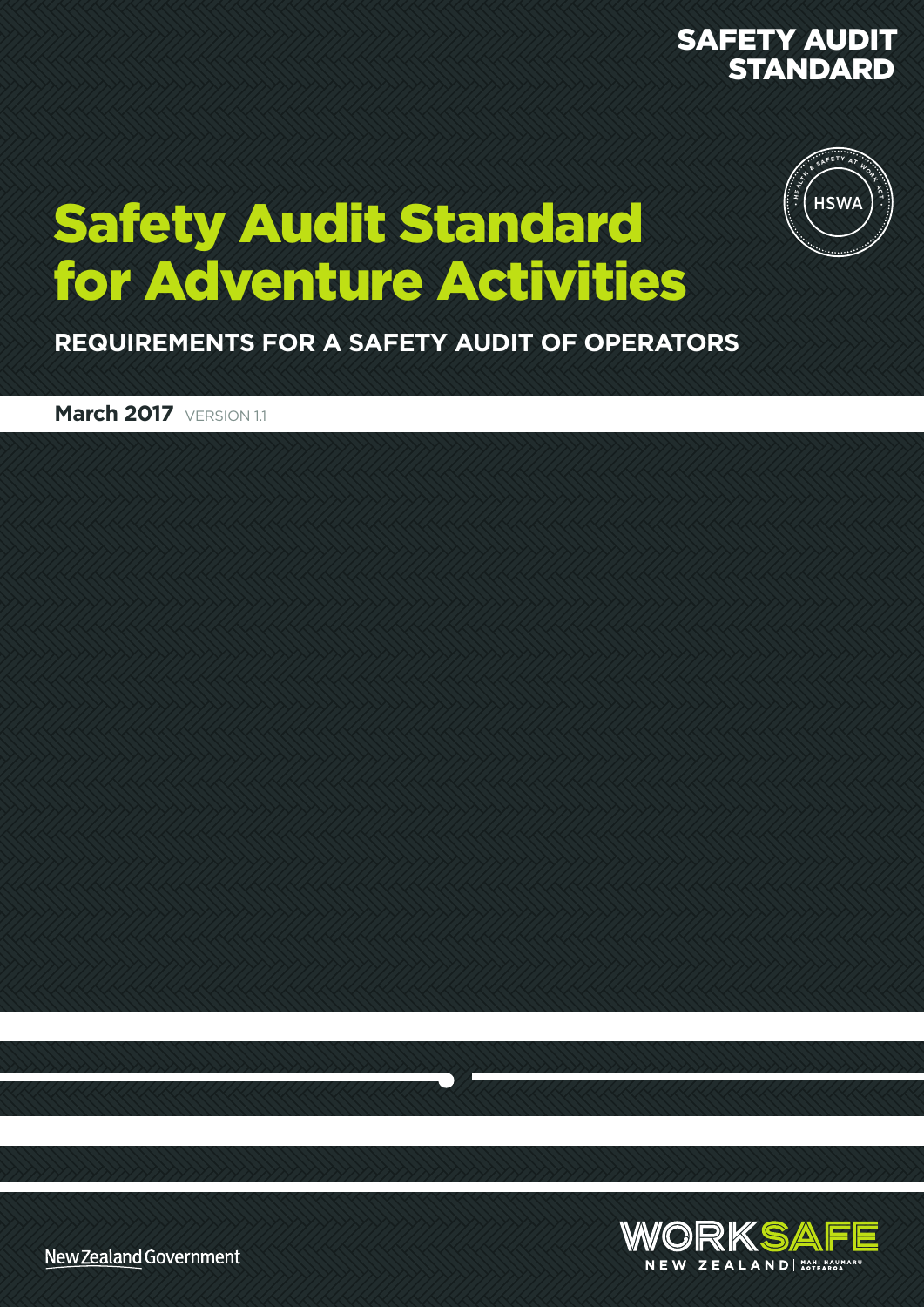#### **ACKNOWLEDGEMENTS**

WorkSafe New Zealand gratefully acknowledges the individuals and organisations who developed the original standard, and those who have contributed to this revision.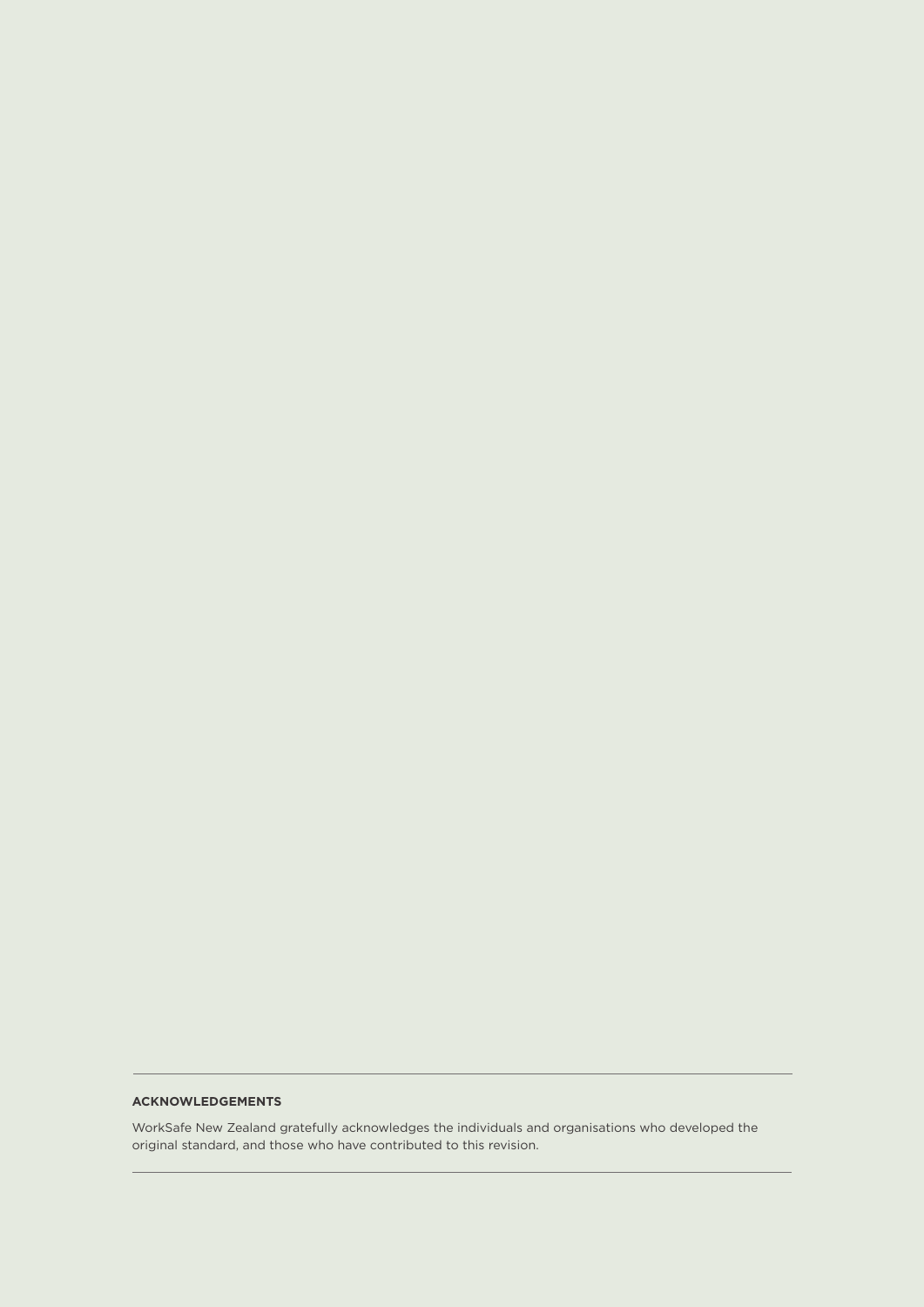#### FOREWORD

#### **THE HEALTH AND SAFETY AT WORK (ADVENTURE ACTIVITIES) REGULATIONS 2016**

This standard was developed as required by the Health and Safety at Work (Adventure Activities) Regulations 2016, and was published in the *New Zealand Gazette* on Thursday March 23 2017.

#### **REFERENCE GROUP**

The draft text of this updated version 1.1 has been reviewed by a reference group consisting of industry bodies, audit providers and interested individuals.

#### FURTHER INFORMATION

Further information about the regulatory system is available in the adventure activities section of the WorkSafe New Zealand website: [www.worksafe.govt.nz](http://www.worksafe.govt.nz/worksafe/about/what-we-do/adventure-activities)

Further information about safety management systems and activity safety, can be found at the adventure tourism and outdoor commercial sector website: [www.supportadventure.co.nz](http://www.supportadventure.co.nz/)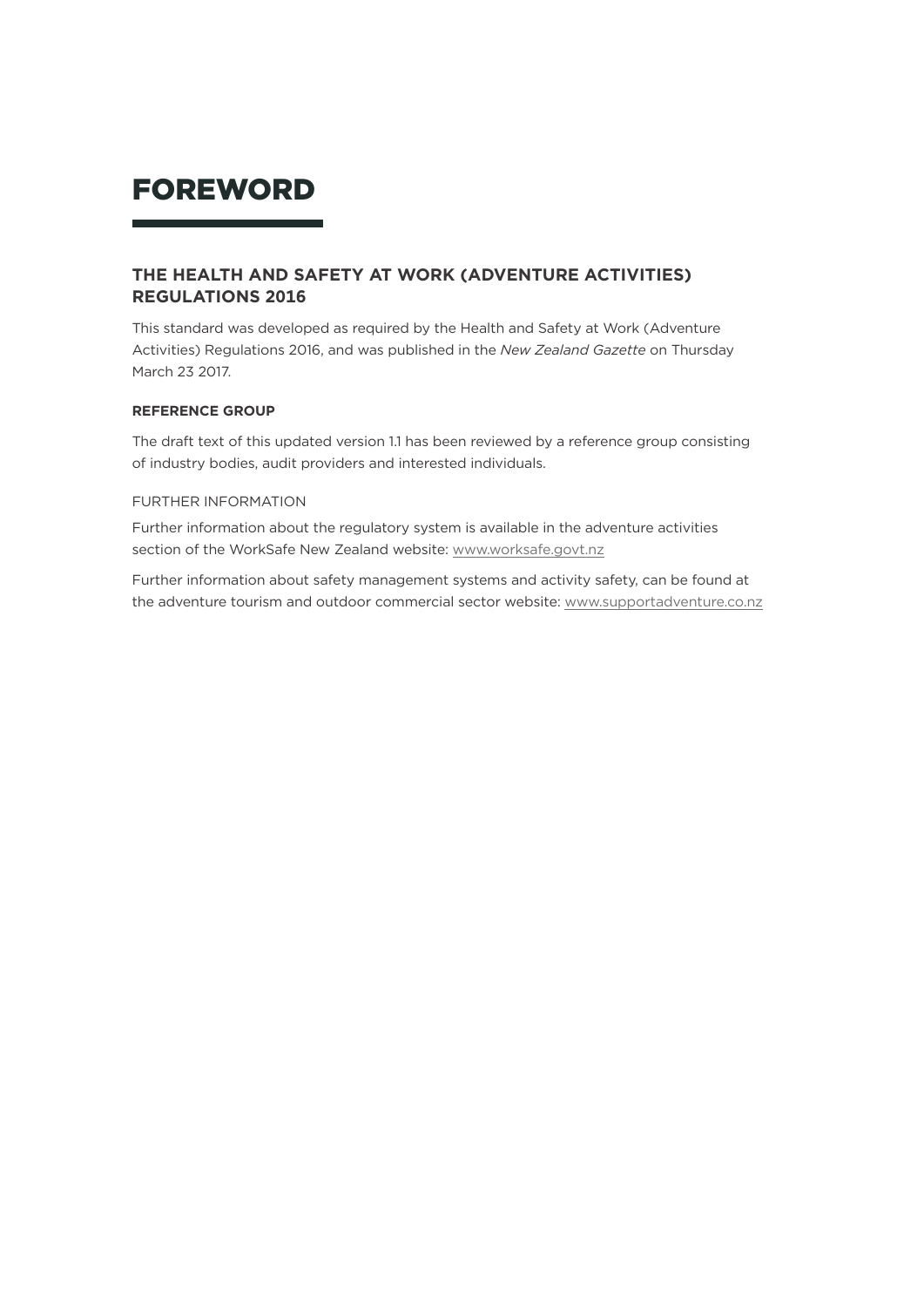#### TABLE OF CONTENTS

#### 01 **INTRODUCTION 4**

| 1.1              | The regulations    | 5 |
|------------------|--------------------|---|
| 1.2 <sub>2</sub> | This standard      | 6 |
| 1.3              | Auditing           | 6 |
| 1.4              | Ongoing compliance | 6 |
|                  |                    |   |

#### 02 **DEFINITIONS 7**

#### 03 **SAFETY MANAGEMENT SYSTEM (SMS) REQUIREMENTS 12**

|     | <b>LEADERSHIP AND MANAGEMENT</b>                         | 14 |
|-----|----------------------------------------------------------|----|
| 4.1 | Top leadership commitment                                | 15 |
| 4.2 | Legislation, standards, codes of practice and guidelines | 15 |
| 4.3 | Safety goals and objectives                              | 15 |
| 4.4 | Roles, responsibilities and authority                    | 16 |
| 4.5 | Communication                                            | 16 |
| 4.6 | Staff induction and training                             | 16 |
|     |                                                          |    |
|     | <b>RISK AND HAZARD MANAGEMENT</b>                        | 17 |
| 5.1 | Risk and hazard identification and assessment            | 18 |
| 5.2 | Risk management measures                                 | 18 |
| 5.3 | Drug and alcohol use                                     | 19 |
|     |                                                          |    |
|     | <b>STANDARD OPERATING PROCEDURES (SOPS)</b>              | 20 |

| 6.1 | <b>Activity SOPs</b>          | 21 |
|-----|-------------------------------|----|
| 6.2 | Staff competence              | 21 |
| 6.3 | Dynamic management of hazards | 21 |
| 6.4 | Supervision structures        | 21 |
| 6.5 | Clothing and equipment        | 21 |
| 6.6 | Field communications          | 22 |
| 6.7 | Ancillary services            | 22 |
|     |                               |    |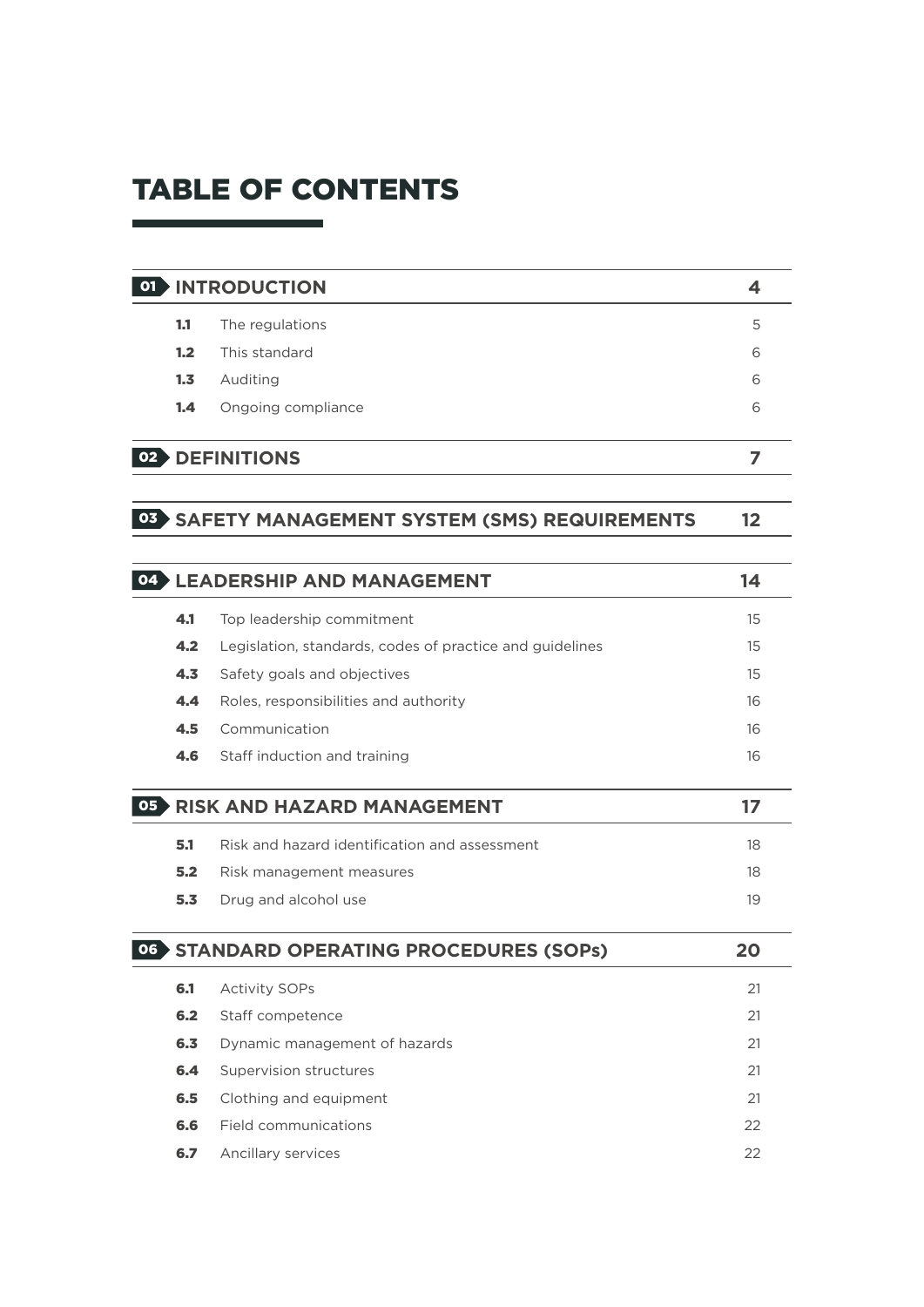| 07 |      | <b>EMERGENCY PREPAREDNESS AND RESPONSE PLANS</b> | 23 |
|----|------|--------------------------------------------------|----|
|    |      |                                                  |    |
| 08 |      | <b>INCIDENT MANAGEMENT</b>                       | 25 |
|    | 8.1  | Incident response                                | 26 |
|    | 8.2  | Incident review                                  | 26 |
| 09 |      | <b>DOCUMENT CONTROL</b>                          | 27 |
|    |      |                                                  |    |
|    |      | <b>CONTINUAL IMPROVEMENT</b>                     | 29 |
|    | 10.1 | Process                                          | 30 |
|    | 10.2 | Internal review of the SMS                       | 30 |
|    | 10.3 | Internal reviews of adventure activities         | 30 |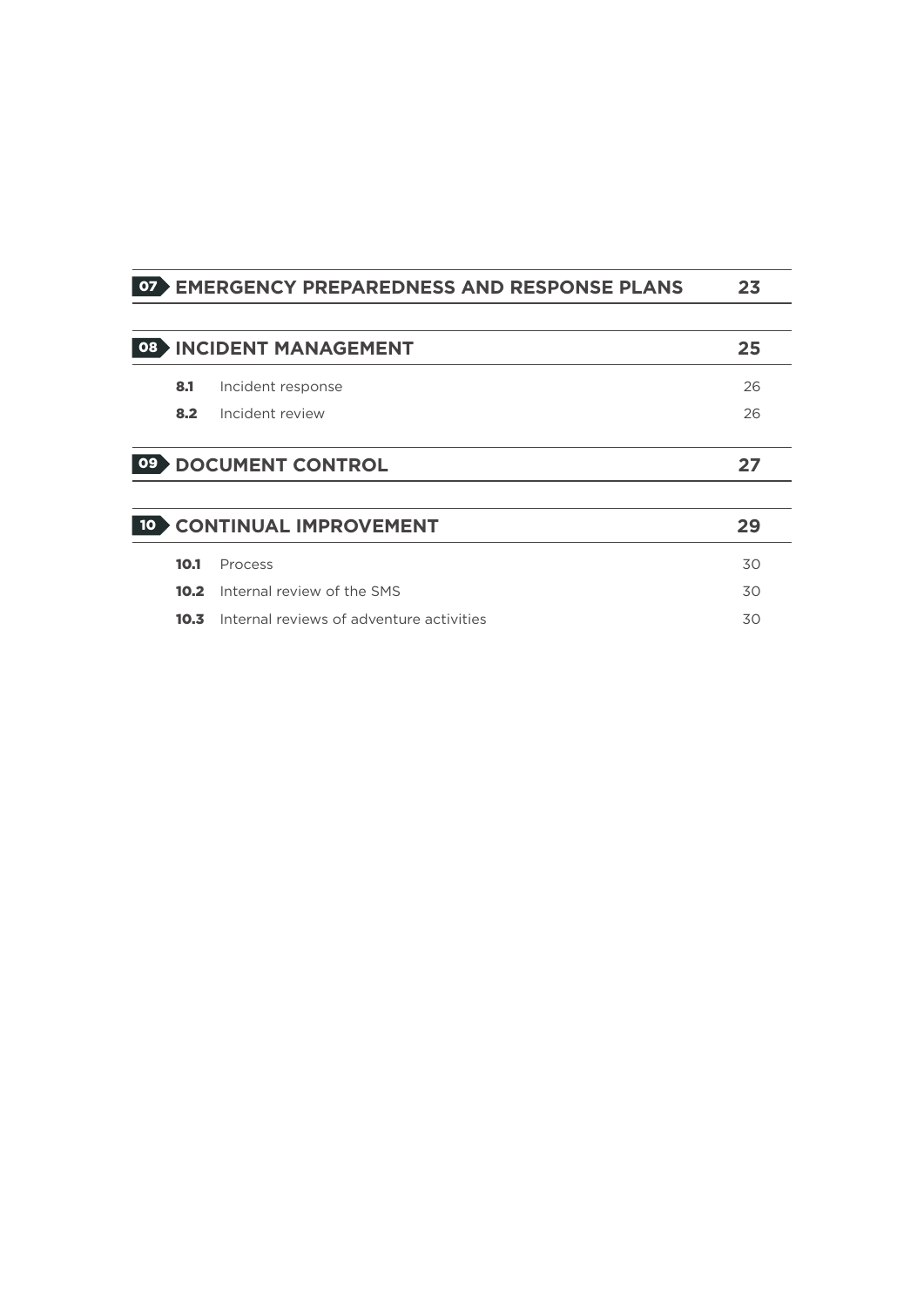# INTRODUCTION **01/**

- **1.1 The regulations**
- **1.2 This standard**
- **1.3 Auditing**
- **1.4 Ongoing compliance**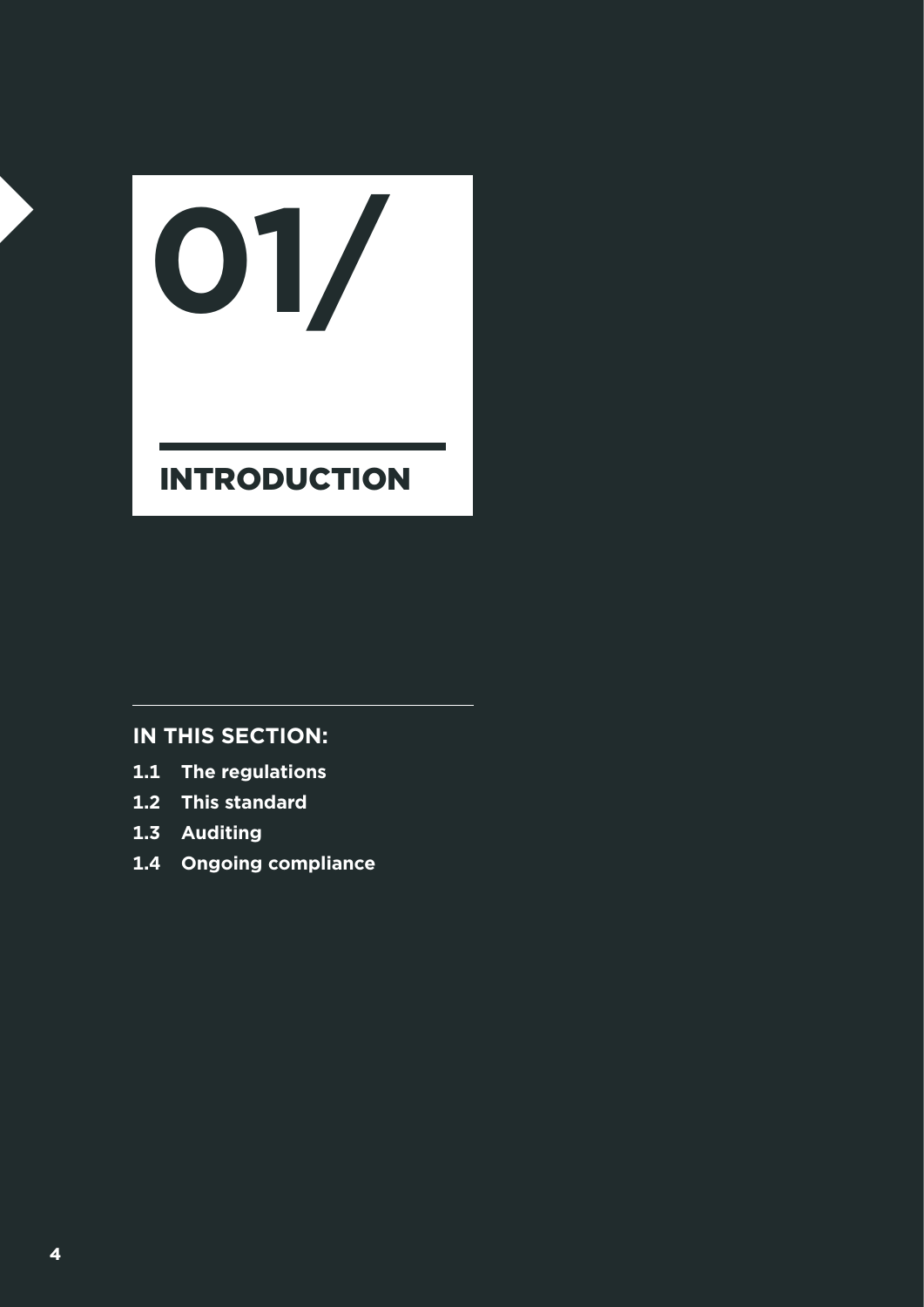New Zealand has some of the most exciting adventure activities in some of the most spectacular locations in the world. Many of these adventure activities are offered to international and domestic visitors by commercial operators.

In addition, numerous students participate in outdoor education programmes provided by commercial operators.

All adventure activities involve inherent risk of harm. The degree of risk varies among activities and locations. It is important that adventure activity operators take all practicable steps to manage the risks and deliver adventure activities safely while keeping alive the sense of adventure and excitement.

To protect the health and safety of staff and participants engaged in adventure activities, and to protect New Zealand's reputation as a world-leading provider of adventure activities, the Government introduced regulations in 2011 to ensure operators have sound safety management systems in place.

The current regulations are the Health and Safety at Work (Adventure Activities) Regulations 2016. They were made under the Health and Safety at Work Act 2015, which is referred to as HSWA.

#### **1.1.** THE REGULATIONS

The regulations require commercial operators who provide adventure activities, as defined by the regulations, to pass safety audits and become registered by WorkSafe New Zealand (WorkSafe). Passing a safety audit is required for registration.

WorkSafe must develop and continue to review safety audit standards specifying the requirements that adventure activity operators must comply with to reduce risks when providing adventure activities. Safety audit standards must include requirements to manage the risks of drug and alcohol use by operators and their staff. WorkSafe may publish a safety audit standard, or a change to a safety audit standard, by notice in the *New Zealand Gazette*.

Safety audits are performed by safety auditors recognised by WorkSafe. Safety auditors are engaged directly by operators. A safety auditor must audit an operator for compliance with the safety audit standard that applies to the adventure activities provided by the operator.

If the operator passes the safety audit, the auditor must issue a safety audit certificate to the operator that specifies the adventure activities that were audited. Safety audit certificates are valid for a period specified by the auditor up to a maximum of three years. Renewal is required on or before the expiry date. An auditor may issue a certificate subject to any conditions the auditor considers are required to maintain the safety of the activities, as consistent with the safety audit standard.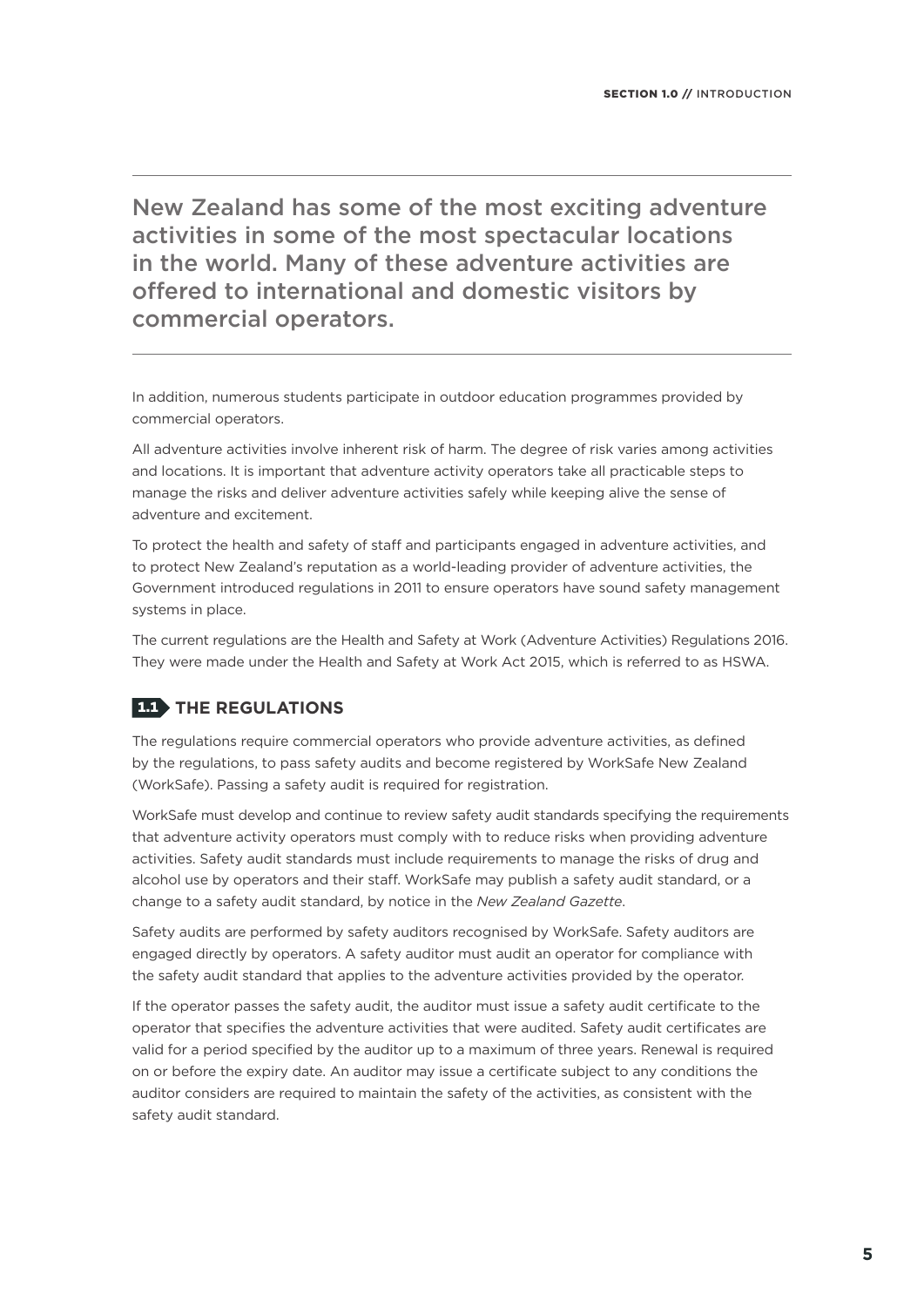#### 1.2 **THIS STANDARD**

This is the Safety Audit Standard for Adventure Activities, version 1.1 (February 2017).

This Standard is an update of the *Safety Audit Standard for Adventure Activities*, dated March 2013. The purpose of this update is to make consequential changes resulting from: the creation of WorkSafe in 2013; the Health and Safety at Work Act 2015; and the Health and Safety at Work (Adventure Activities) Regulations 2016. This version also clarifies the language about different technical roles supporting the operator and the audit team.

This standard sets out requirements of a safety management system (SMS) for operators that provide the adventure activities covered by the Regulations.

In addition to the regulated requirements for registration, the scope of this standard includes ancillary services provided by an operator to participants where such services involve serious risk (such as, for example, off-road transport to or from an adventure activity).

#### 1.3 **AUDITING**

A safety audit performed against this standard will systematically involve a review of the SMS documentation, discussions with relevant people and observations of practice.

To pass the audit, an operator must satisfy the auditor that their SMS complies with the standard, both in intention and in practice.

#### 1.4 **ONGOING COMPLIANCE**

Having passed an audit, it is the operator's responsibility to continue to comply with this standard. They must ensure their safety culture remains positive, the approved SMS is followed, and good practice is maintained. Additionally, they must review their SMS in response to new information or as their business changes.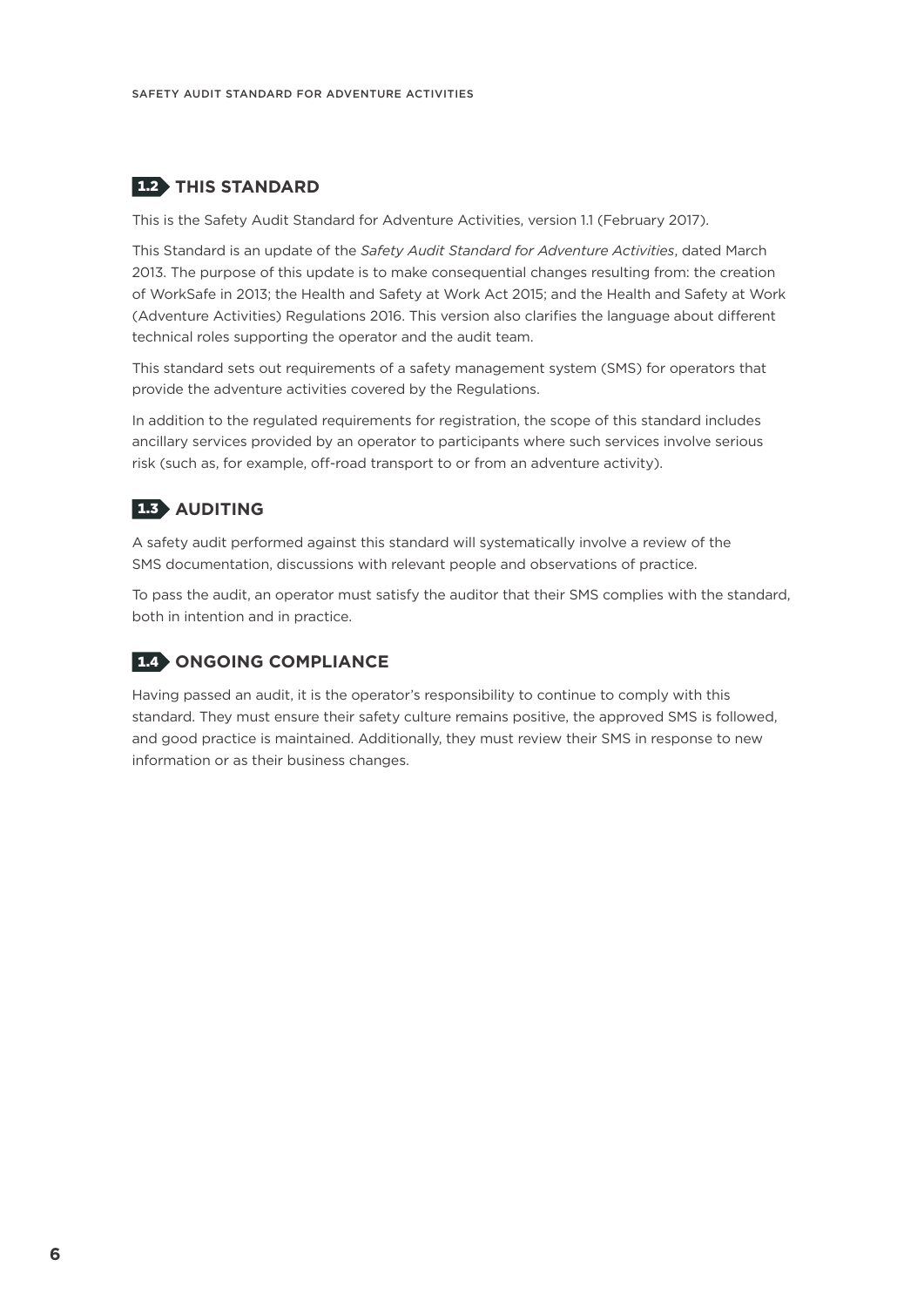**02/**

#### DEFINITIONS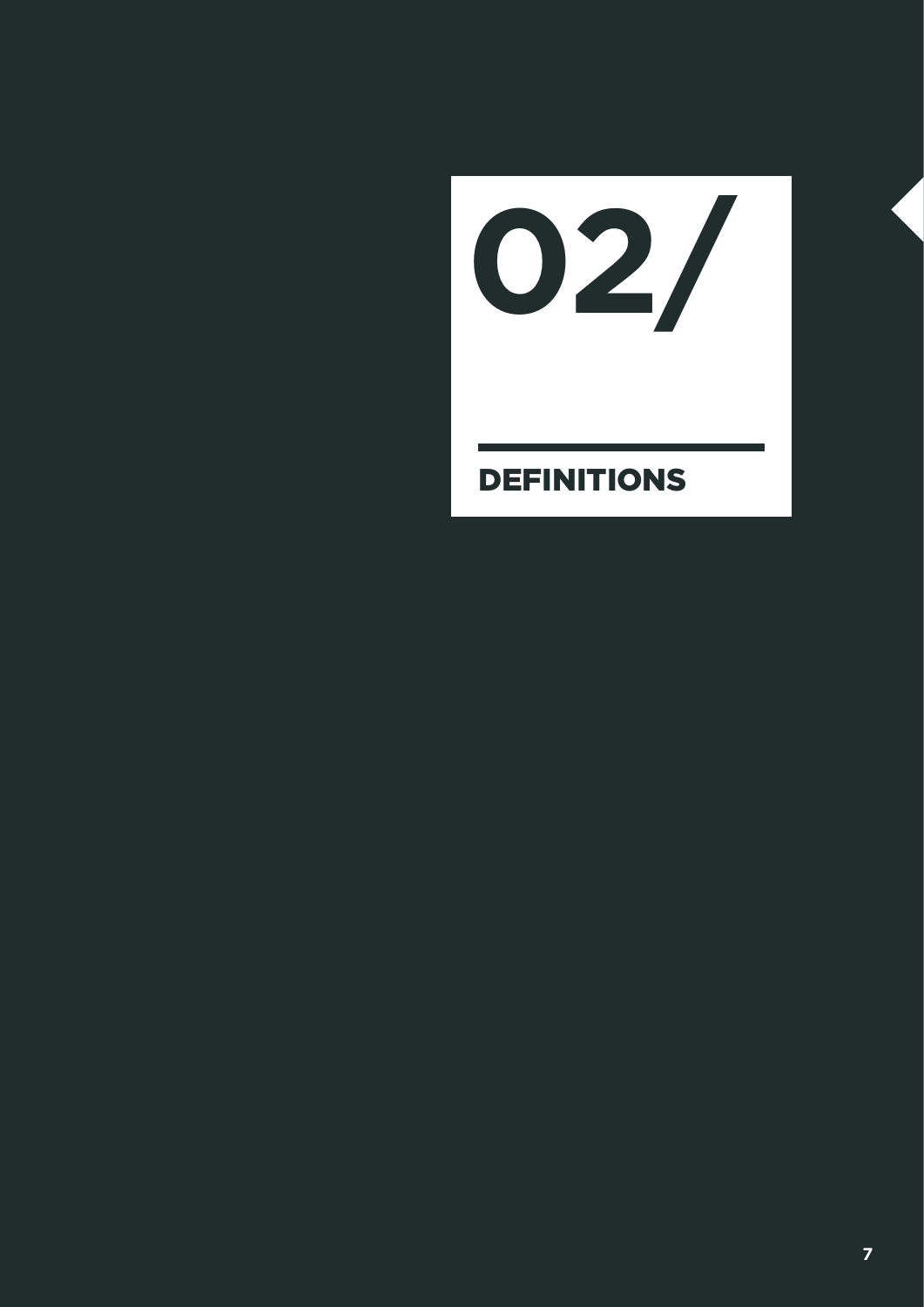| <b>TERM</b>                         | <b>DEFINITION</b>                                                                                                                                                                                                                                                                                                                                                                                                                                                                                                  |
|-------------------------------------|--------------------------------------------------------------------------------------------------------------------------------------------------------------------------------------------------------------------------------------------------------------------------------------------------------------------------------------------------------------------------------------------------------------------------------------------------------------------------------------------------------------------|
| <b>Activity</b>                     | Adventure activity as defined in regulation 4 of the Health and Safety at Work<br>(Adventure Activities) Regulations 2016                                                                                                                                                                                                                                                                                                                                                                                          |
| <b>Ancillary services</b>           | Services provided by an operator to participants that supplement and support the<br>operator's adventure activities.                                                                                                                                                                                                                                                                                                                                                                                               |
|                                     | Note: Ancillary services should be included in an operator's safety management<br>system. Safety audits against this standard will review only those ancillary services<br>which involve a serious risk to health and safety (such as, for example, off-road<br>transport to or from an adventure activity).                                                                                                                                                                                                       |
| <b>Engage</b>                       | Engaging means consulting with workers who carry out work for the operation;<br>and who are (or are likely to be) directly affected by a matter relating to work health<br>and safety.                                                                                                                                                                                                                                                                                                                             |
|                                     | Engaging with workers requires:<br>> that relevant information about the matter is shared in a timely manner<br>> that workers are given a reasonable opportunity<br>- to express their views and raise health or safety issues in relation to the matter<br>- to contribute to the decision-making process<br>> that the views of workers are taken into account by the PCBU<br>> that the workers are advised of the outcome of the engagement in a timely manner.                                               |
| <b>Good practice</b>                | Range of actions currently accepted within the adventure and outdoor sector to<br>manage the risk of harm to staff, participants and visitors. Good practice should<br>also reflect relevant standards recognised within the sector for the safe provision<br>of adventure activities where these exist. This may include, but is not limited to:<br>> activity safety guidelines<br>> codes of practice or conduct<br>> other recognised/approved guidelines<br>> accepted professional practices.                |
| <b>Harm</b>                         | Harm is illness, injury, or both, and includes physical and mental harm caused by<br>work-related stress.                                                                                                                                                                                                                                                                                                                                                                                                          |
| <b>Hazard and</b><br>serious hazard | A hazard is anything that does or could cause harm, and includes a situation where a<br>person's behaviour may be an actual or potential cause or source of harm to themselves<br>or to another person (for example, due to the effects of fatigue or drugs and alcohol).<br>A hazard includes anything that does or could cause harm from prolonged exposure,<br>or harm that does not usually occur or become apparent until later.<br>A serious hazard is a hazard that does or could cause a notifiable event. |
| <b>HSWA</b>                         | The Health and Safety at Work Act 2015                                                                                                                                                                                                                                                                                                                                                                                                                                                                             |
| <b>Incident</b>                     | Event that caused or could have caused harm to any person.                                                                                                                                                                                                                                                                                                                                                                                                                                                         |
|                                     | Note: An incident that did not cause harm is also called a 'near miss', 'near hit',<br>'close call', 'near-accident', or similar.                                                                                                                                                                                                                                                                                                                                                                                  |
| <b>Must and should</b>              | 'Must' refers to requirements that are essential for compliance with this standard and<br>with the regulations.<br>'Should' refers to matters that are recommended.                                                                                                                                                                                                                                                                                                                                                |
|                                     |                                                                                                                                                                                                                                                                                                                                                                                                                                                                                                                    |

The following definitions apply for the purposes of this standard.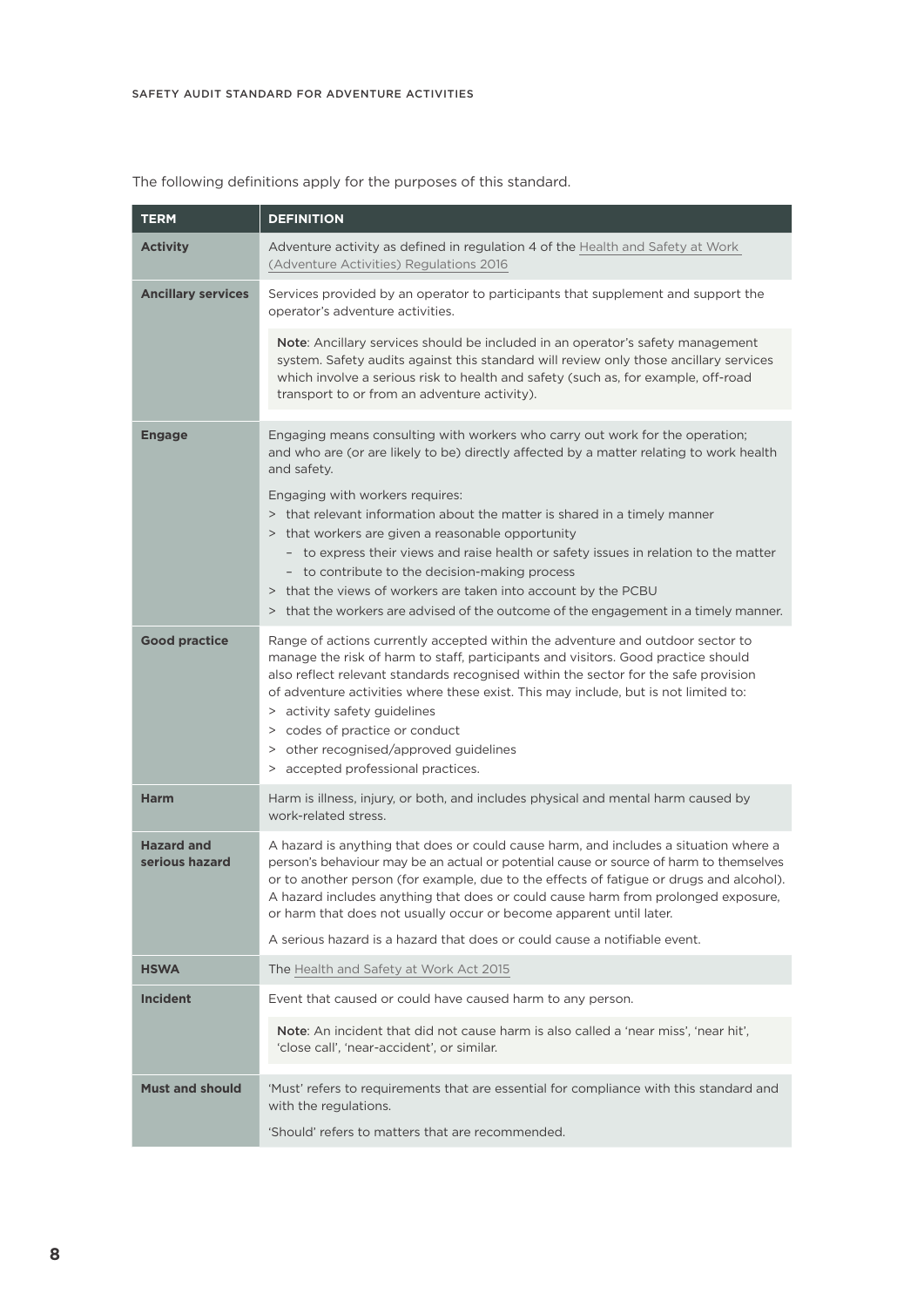| <b>TERM</b>                     | <b>DEFINITION</b>                                                                                                                                                                                                                                                                                                                                                                                                                                                                                                                                                                                                                                                                                                                                                                                                                                                                                                                                                                                                                     |
|---------------------------------|---------------------------------------------------------------------------------------------------------------------------------------------------------------------------------------------------------------------------------------------------------------------------------------------------------------------------------------------------------------------------------------------------------------------------------------------------------------------------------------------------------------------------------------------------------------------------------------------------------------------------------------------------------------------------------------------------------------------------------------------------------------------------------------------------------------------------------------------------------------------------------------------------------------------------------------------------------------------------------------------------------------------------------------|
| <b>Notifiable event</b>         | A notifiable event is defined in section 25 of HSWA as meaning any of the following<br>events that arise from work:<br>> the death of a person<br>> a notifiable injury or illness<br>> a notifiable incident.                                                                                                                                                                                                                                                                                                                                                                                                                                                                                                                                                                                                                                                                                                                                                                                                                        |
| <b>Notifiable</b><br>incident   | Notifiable incident is defined in section 24 of HSWA as meaning an unplanned or<br>uncontrolled incident in relation to a workplace that exposes a worker or any other<br>person to a serious risk to that person's health and safety arising from an immediate<br>or imminent exposure to:<br>> an implosion, explosion or fire<br>an escape of gas or steam<br>$\,>$<br>> an escape of a pressurised substance<br>> an electric shock<br>> the fall or release from a height of any plant, substance, or thing<br>> the collapse or partial collapse of a structure<br>> other items listed in the Act.                                                                                                                                                                                                                                                                                                                                                                                                                             |
| Notifiable injury<br>or illness | Notifiable injury or illness has the meaning defined in section 23 of HSWA,<br>which includes (in part):<br>(a) any of the following injuries or illnesses that require the person to have<br>immediate treatment (other than first aid)<br>(i)<br>The amputation of any part of their body<br>A serious head injury<br>(iii)<br>A serious eye injury<br>(iii)<br>(iv) A serious burn<br>The separation of their skin from an underlying tissue (eg de-gloving)<br>(v)<br>(vi) A spinal injury<br>(vii) The loss of a bodily function<br>(viii) Serious lacerations<br>(b) An injury or illness that requires, or would usually require, the person<br>to be admitted to hospital for immediate treatment<br>(c) An injury or illness that requires, or would usually require, the person<br>to have medical treatment within 48 hours of exposure to a substance<br>(d) Any serious infection to which the carrying out of work is a significant factor<br>(e) Any other injury or illness declared by regulations to be notifiable. |
| <b>Operator</b>                 | A PCBU who provides an adventure activity to a participant.<br>Note: 'Operator' includes but is not limited to a sole trader, company, partnership,<br>trading trust, incorporated society and charitable trust.<br>'Operator' includes a person or other legal entity that provides adventure<br>activities as a contractor to sports or recreation clubs, and/or to associations<br>representing sports or recreation clubs, and/or to registered schools or tertiary<br>education providers - that is, the organisations that are not covered by the<br>regulations as defined in regulation 4.<br>'Operator' includes a 'principal' as a person or other legal entity that engages<br>any other person or other legal entity as a contractor to do any work for gain<br>or reward.                                                                                                                                                                                                                                                |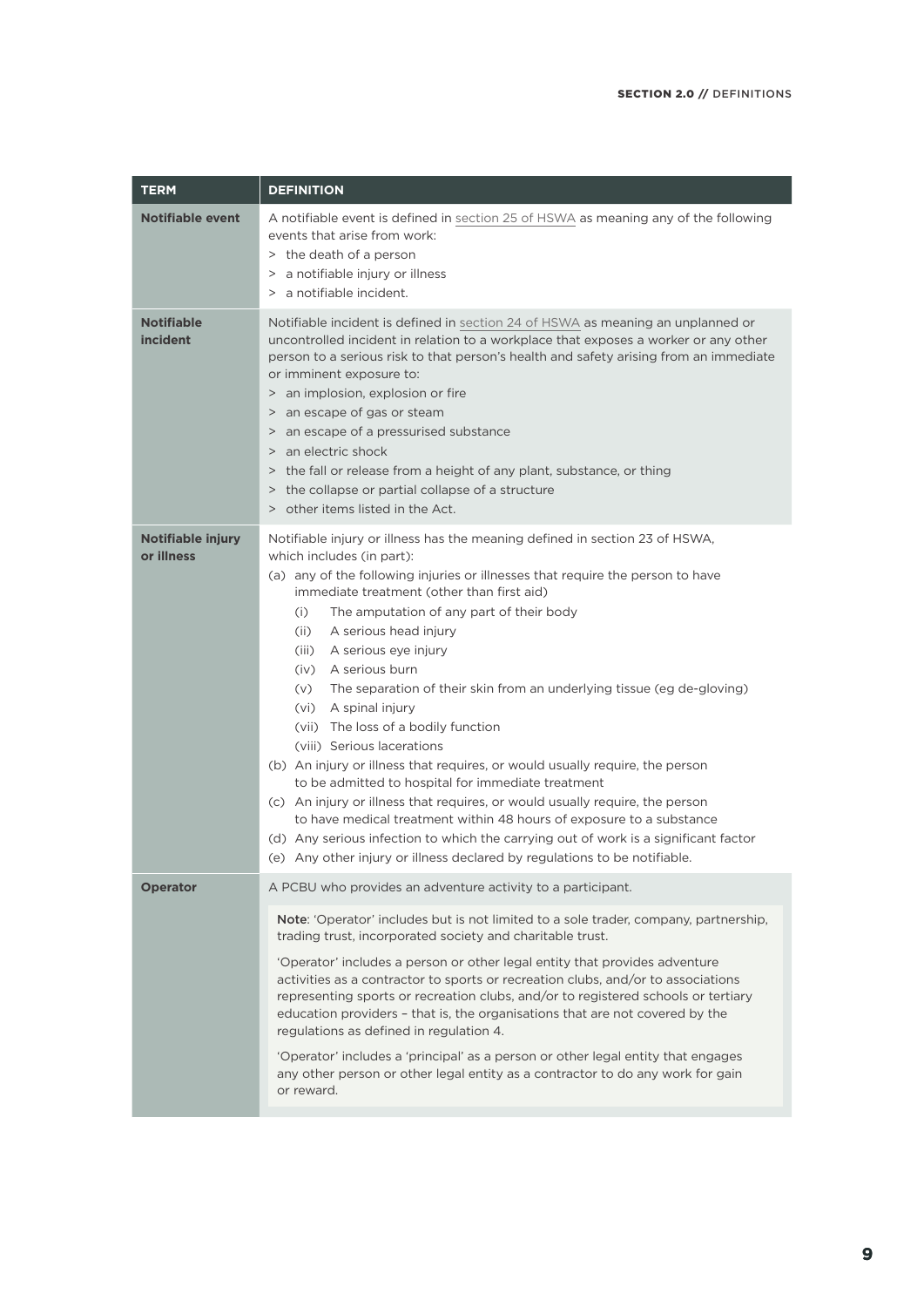| <b>TERM</b>                     | <b>DEFINITION</b>                                                                                                                                                                                                                                                                                                                                                                                                                                                                                                                                                                                                                                                                                                                                                                                                                                                                                                                                                                         |
|---------------------------------|-------------------------------------------------------------------------------------------------------------------------------------------------------------------------------------------------------------------------------------------------------------------------------------------------------------------------------------------------------------------------------------------------------------------------------------------------------------------------------------------------------------------------------------------------------------------------------------------------------------------------------------------------------------------------------------------------------------------------------------------------------------------------------------------------------------------------------------------------------------------------------------------------------------------------------------------------------------------------------------------|
| <b>Operation</b>                | The business and organised action, process or manner of providing an activity<br>or ancillary service.                                                                                                                                                                                                                                                                                                                                                                                                                                                                                                                                                                                                                                                                                                                                                                                                                                                                                    |
| <b>Participant</b>              | Person who participates in an activity and is not staff.                                                                                                                                                                                                                                                                                                                                                                                                                                                                                                                                                                                                                                                                                                                                                                                                                                                                                                                                  |
| <b>PCBU</b>                     | PCBU (Person Controlling a Business or Undertaking) has the meaning defined<br>in section 17 of HSWA                                                                                                                                                                                                                                                                                                                                                                                                                                                                                                                                                                                                                                                                                                                                                                                                                                                                                      |
| <b>Policy</b>                   | Intentions and direction of the operator as formally expressed by the top leadership.                                                                                                                                                                                                                                                                                                                                                                                                                                                                                                                                                                                                                                                                                                                                                                                                                                                                                                     |
| <b>Provide</b>                  | 'Provide' is defined in section 3 of the Regulations as meaning where an operator<br>directly provides the activity in person, or indirectly provides the activity through<br>an employee or other person.                                                                                                                                                                                                                                                                                                                                                                                                                                                                                                                                                                                                                                                                                                                                                                                |
| <b>Reasonably</b>               | 'Reasonably practicable' has the meaning defined in section 22 of HSWA                                                                                                                                                                                                                                                                                                                                                                                                                                                                                                                                                                                                                                                                                                                                                                                                                                                                                                                    |
| practicable                     | Unless the context otherwise requires, reasonably practicable, in relation to a duty<br>of a PCBU, means that which is, or was at a particular time, reasonably able to be<br>done in relation to ensuring health and safety, taking into account and weighing<br>up all relevant matters, including-<br>(a) the likelihood of the hazard or the risk concerned occurring; and<br>(b) the degree of harm that might result from the hazard or risk; and<br>(c) what the person concerned knows, or ought reasonably to know, about-<br>(i) the hazard or risk; and<br>(ii) ways of eliminating or minimising the risk; and<br>(d) the availability and suitability of ways to eliminate or minimise the risk; and<br>(e) after assessing the extent of the risk and the available ways of eliminating<br>or minimising the risk, the cost associated with available ways of eliminating<br>or minimising the risk, including whether the cost is grossly disproportionate<br>to the risk. |
| <b>Risk and</b><br>serious risk | Risk (in a general sense) is the effect of uncertainty on organisational objectives.<br>(See ISO 31000:2009 Risk management - Principles and guidelines).                                                                                                                                                                                                                                                                                                                                                                                                                                                                                                                                                                                                                                                                                                                                                                                                                                 |
|                                 | In this standard, unless the context requires otherwise, a risk means a chance of harm.<br>It is a potential failure to ensure the health and safety of participants, staff and others<br>involved in an activity.                                                                                                                                                                                                                                                                                                                                                                                                                                                                                                                                                                                                                                                                                                                                                                        |
|                                 | For example a risk of spinal injury may be identified in an activity. If that injury<br>happened, the operator would not reach a safety objective of zero notifiable<br>injuries in a season.                                                                                                                                                                                                                                                                                                                                                                                                                                                                                                                                                                                                                                                                                                                                                                                             |
|                                 | In this standard, a <b>serious risk</b> means a chance of a notifiable event.                                                                                                                                                                                                                                                                                                                                                                                                                                                                                                                                                                                                                                                                                                                                                                                                                                                                                                             |
|                                 | For example it is uncertain which people will be affected and when, but there is a<br>foreseeable chance of decompression illness causing a notifiable event in SCUBA<br>activities. Decompression illness would be identified as a serious risk. In practice<br>a hazard (gases dissolved in the body) is managed to reduce the likelihood or<br>severity of harm from decompression illness, as a way of trying to reach the<br>operator's safety goals.<br>Note: This use of the term 'serious risk' simplifies the update of section 5 in this<br>standard. The definition used here should not be relied on to interpret 'serious risk'<br>in HSWA (where it is not defined).                                                                                                                                                                                                                                                                                                        |
| <b>Risk disclosure</b>          | Statement from the operator of the risks involved in participating in the activity,<br>and a statement from the participant on any issue that could affect safety such<br>as health factors, fitness or water confidence.                                                                                                                                                                                                                                                                                                                                                                                                                                                                                                                                                                                                                                                                                                                                                                 |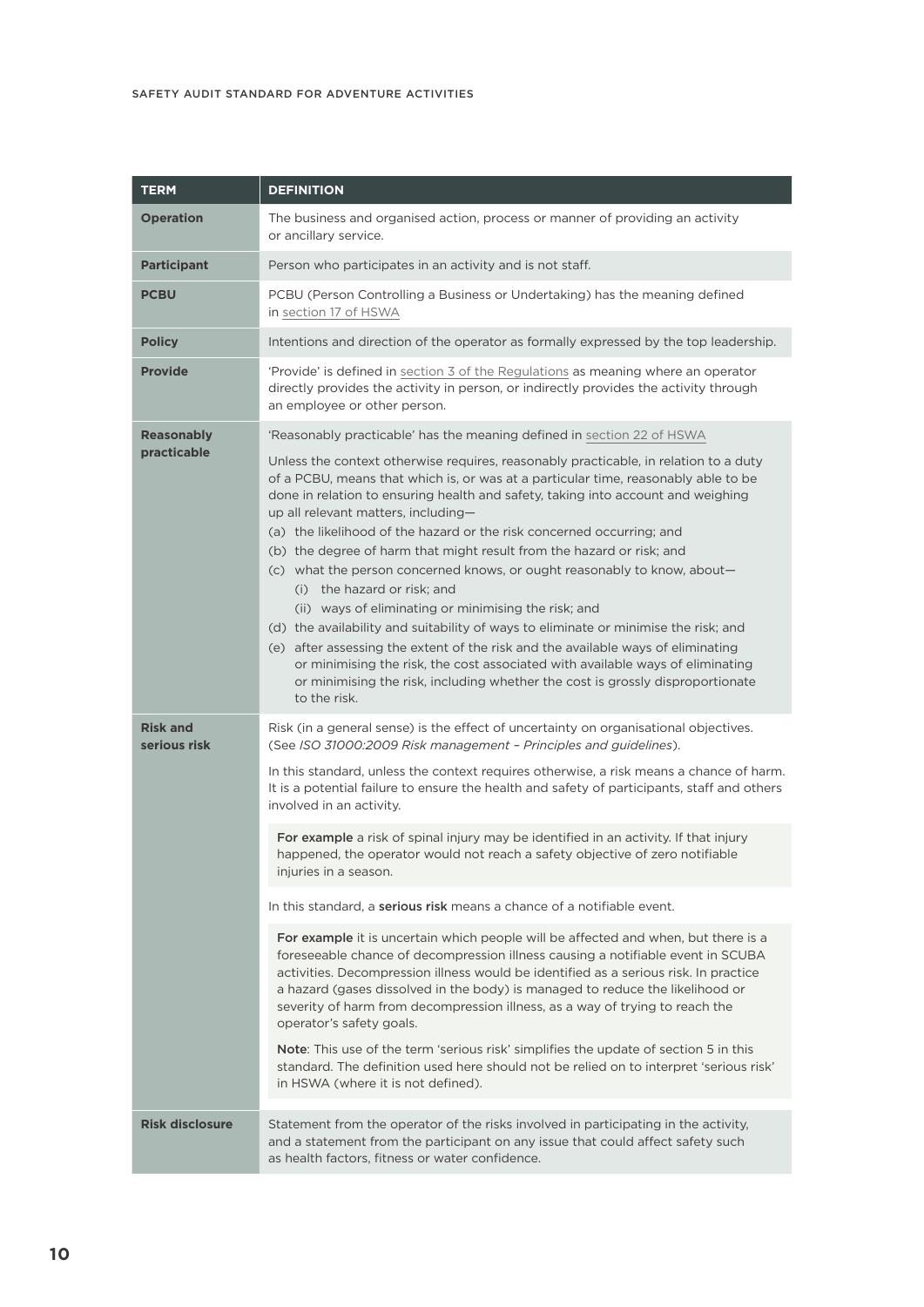| <b>TERM</b>                                 | <b>DEFINITION</b>                                                                                                                                                                                                                                                                                                                                                                                                                                                  |
|---------------------------------------------|--------------------------------------------------------------------------------------------------------------------------------------------------------------------------------------------------------------------------------------------------------------------------------------------------------------------------------------------------------------------------------------------------------------------------------------------------------------------|
| <b>Safety</b><br>management<br>system (SMS) | Documented management system for directing and controlling an operation in<br>regard to safety.                                                                                                                                                                                                                                                                                                                                                                    |
| <b>Standard</b><br>operating                | Detailed, written information and instructions or plans for performing a particular<br>activity or task (including ancillary services).                                                                                                                                                                                                                                                                                                                            |
| procedures<br>(SOPs)                        | <b>Note:</b> SOPs are considered an 'administrative control'. In the context of section<br>5.2 SOPs do not eliminate or minimise risks. After risks have been eliminated or<br>minimised so far as is practicable, SOPs manage the remaining risk.                                                                                                                                                                                                                 |
| <b>Staff</b>                                | Person or persons responsible for leading, guiding, instructing, supervising or<br>supporting an activity, or otherwise taking responsibility for others within the activity.                                                                                                                                                                                                                                                                                      |
|                                             | Note: This meaning is narrower than 'worker' as defined in HSWA. This standard<br>retains the term 'staff' because 'worker' has a broad sense including some people<br>who might not have delegated responsibility for providing adventure activities.<br>For example, trainees and people gaining work-experience are 'workers' but may<br>not be appropriate for a safety-sensitive 'staff' role with responsibility for others<br>during an adventure activity. |
|                                             | Staff may be employees, contractors or volunteer workers.                                                                                                                                                                                                                                                                                                                                                                                                          |
|                                             | In most cases, staff will exclude trainees, people gaining work experience,<br>accompanying adults, and others with only limited supervisory roles. Therefore,<br>their safety will be managed as for participants in the activities.                                                                                                                                                                                                                              |
| <b>Technical adviser</b>                    | Person or group of people that has professional credentials such as a high-level,<br>nationally recognised qualification, or extensive knowledge, skills and experience<br>to assist an operator with various technical tasks, including advising and reviewing<br>the policies, procedures and practices relating to an activity.                                                                                                                                 |
|                                             | Note: This term has been changed from Version 1.0 which used the term 'technical<br>expert'. 'Technical expert' is used (with a different definition) by the NZ Adventure<br>Activities Certification Scheme in relation to audit team members. This change<br>clarifies that an operator's technical adviser is not the same as the audit team's<br>technical expert.                                                                                             |
|                                             | An operator's technical adviser(s) may be contracted by, or closely connected to<br>the operator. The credentials may be achieved by combining those of two or more<br>people, who may be staff members. In contrast, technical experts are required to<br>be fully qualified as an individual and they must be independent of the operator.                                                                                                                       |
| <b>Top leadership</b>                       | Person or group of people associated with the operator's organisation who direct<br>and control the operations at the highest level within the legal entity. Top leadership<br>is equivalent to the 'officers' of a PCBU as defined in the HSWA.                                                                                                                                                                                                                   |
|                                             | Note: Top leadership has the power to delegate authority and provide resources<br>within the operation, and is ultimately responsible for the operator's compliance<br>with health and safety law and good practice.                                                                                                                                                                                                                                               |
|                                             | The form and nature of top leadership depends on the operator's legal status<br>and the scale of the operation. It may include directors, trustees, board members,<br>executive managers, or an owner/operator. It does not extend to any holding<br>company or other form of separate ownership.                                                                                                                                                                  |
|                                             |                                                                                                                                                                                                                                                                                                                                                                                                                                                                    |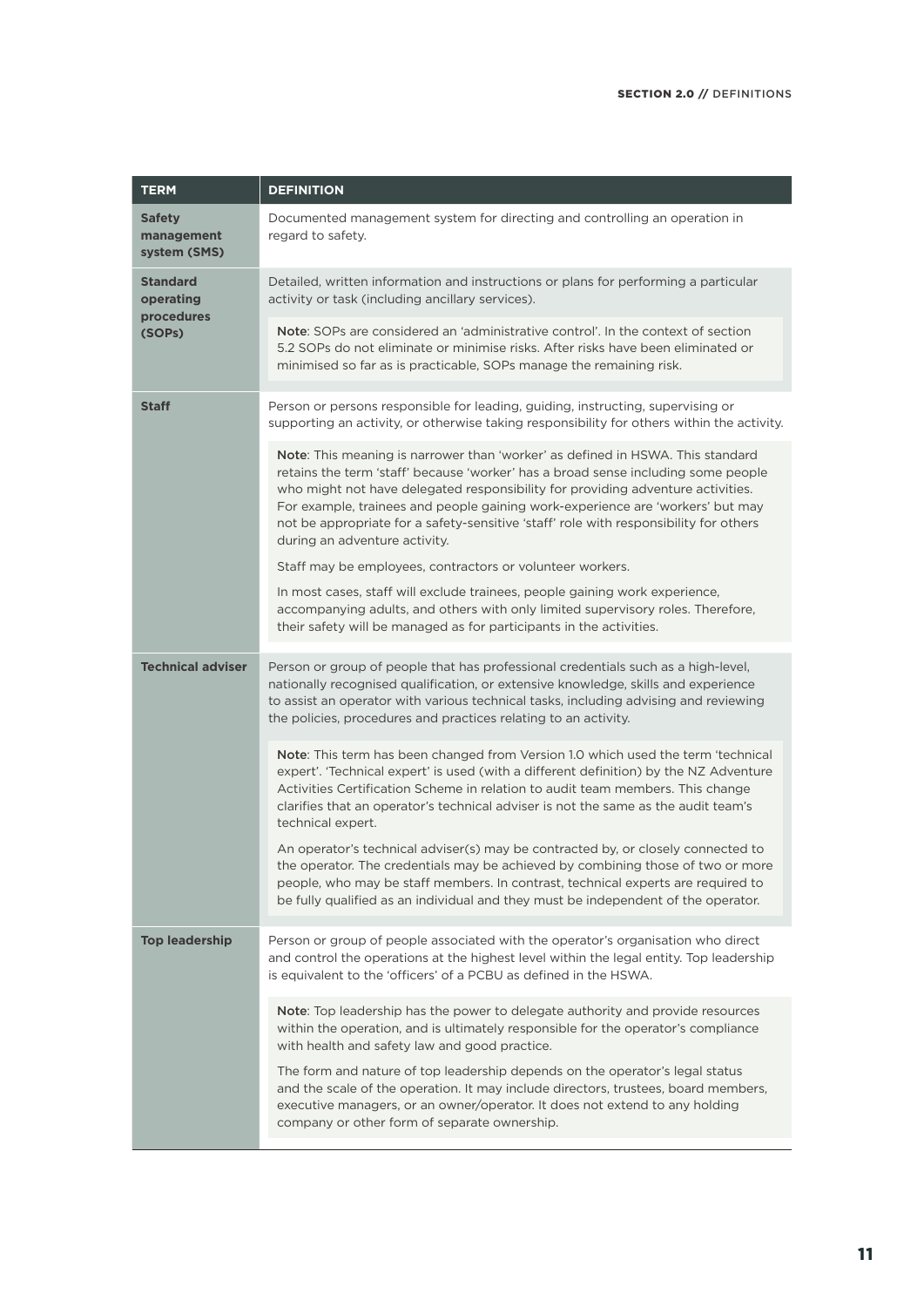REQUIREMENTS **01/ 03/ SAFETY** MANAGEMENT SYSTEM (SMS) REQUIREMENTS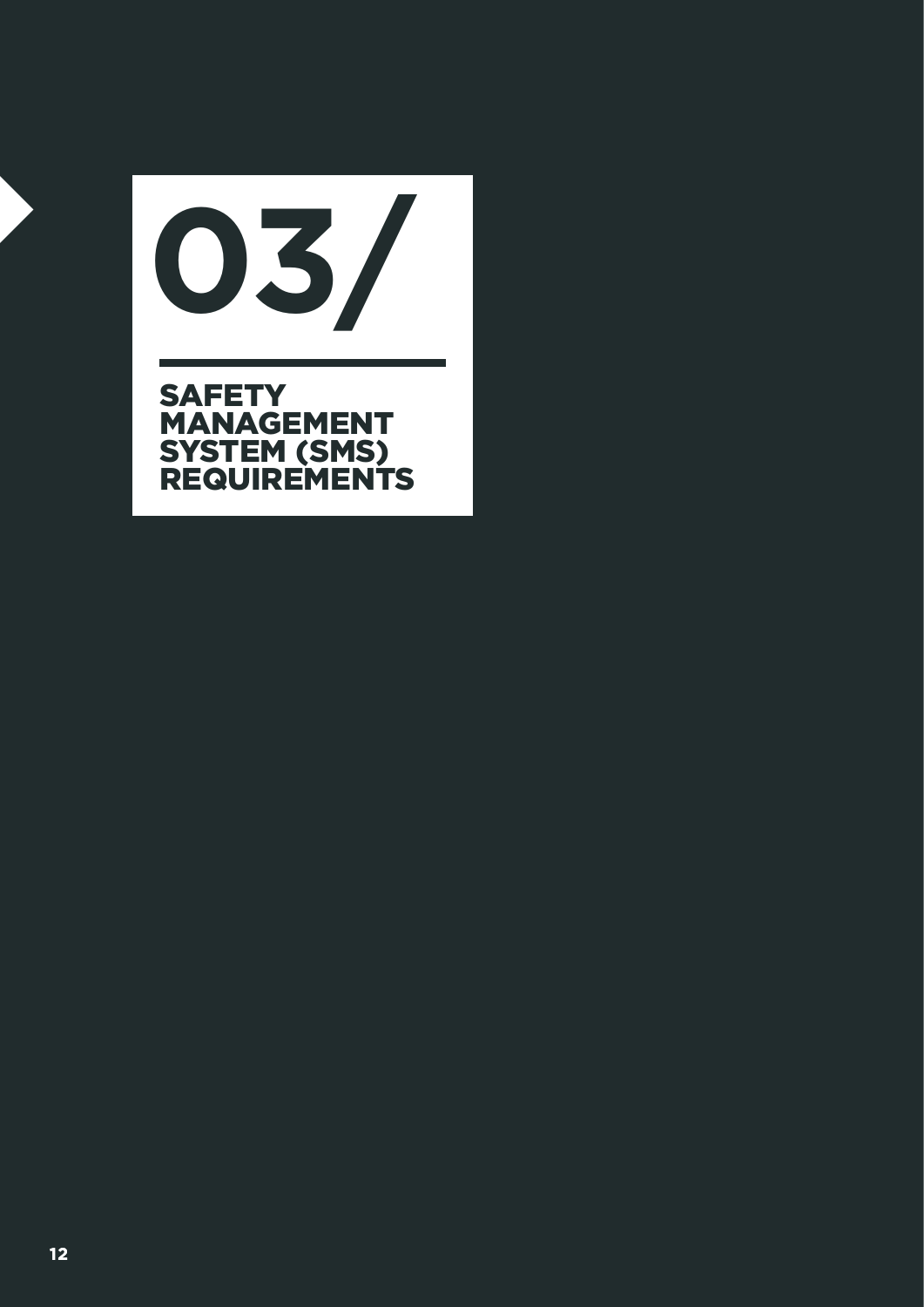The operator must establish, document, implement, maintain, and continually improve an SMS in accordance with the requirements of this standard, and must determine how they will fulfil these requirements.

The SMS must include an overarching safety management policy. The policy must express the operator's commitment to: compliance with health and safety legislation; prevention of notifiable events; and continual improvement. The policy must state who is responsible for the SMS. The operator should have a document or statement summarising the components of their SMS and how they relate to each other.

The further requirements of this standard are set out in the following sections.

Note: An SMS can differ from one operator to another due to the:

- > size of operation and type and range of adventure activities
- > complexity of the adventure activities
- > competence of persons leading the adventure activities.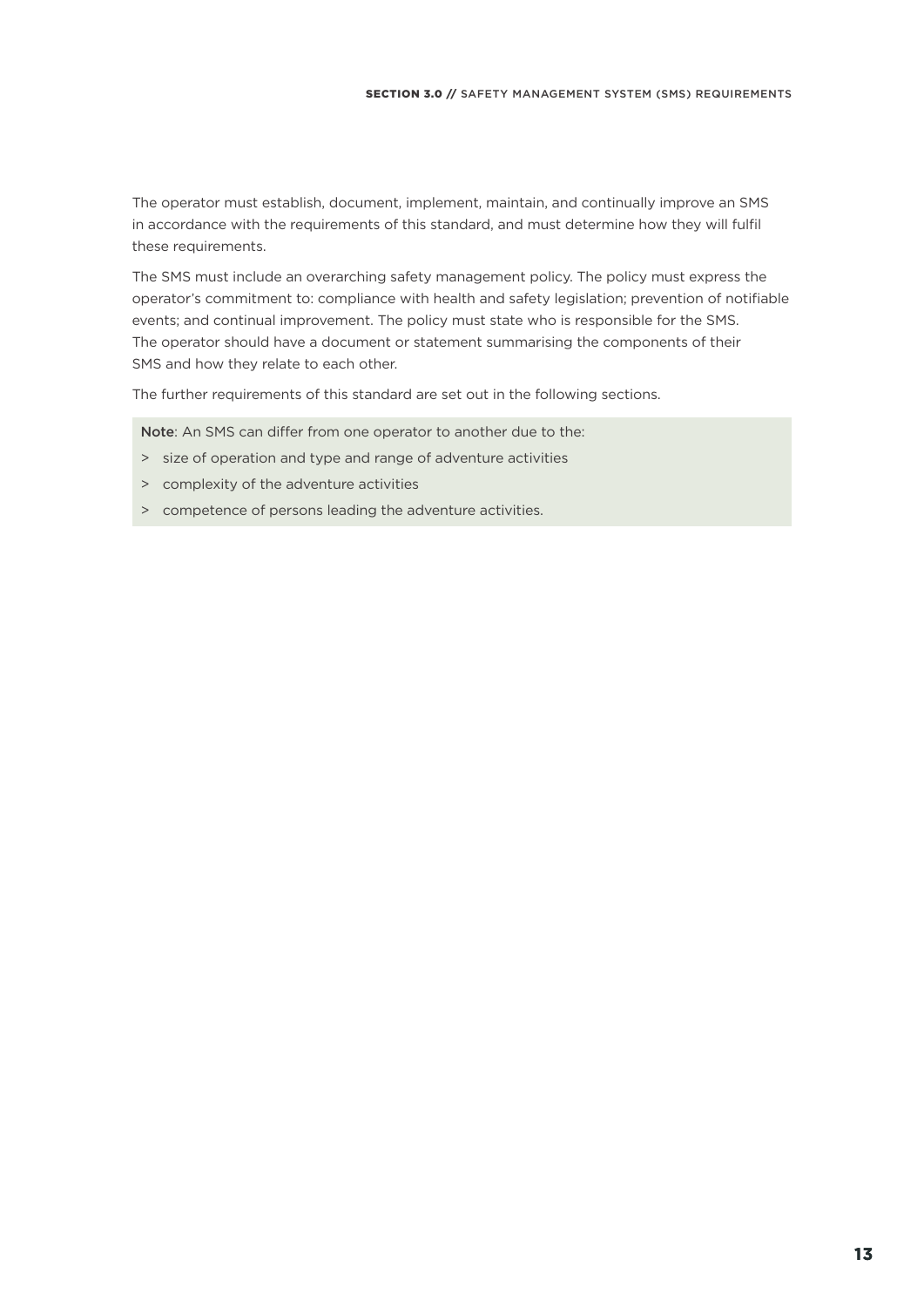LEADERSHIP AND MANAGEMENT **04/**

- **4.1 Top leadership commitment**
- **4.2 Legislation, standards, codes of practice and guidelines**
- **4.3 Safety goals and objectives**
- **4.4 Roles, responsibilities and authority**
- **4.5 Communication**
- **4.6 Staff induction and training**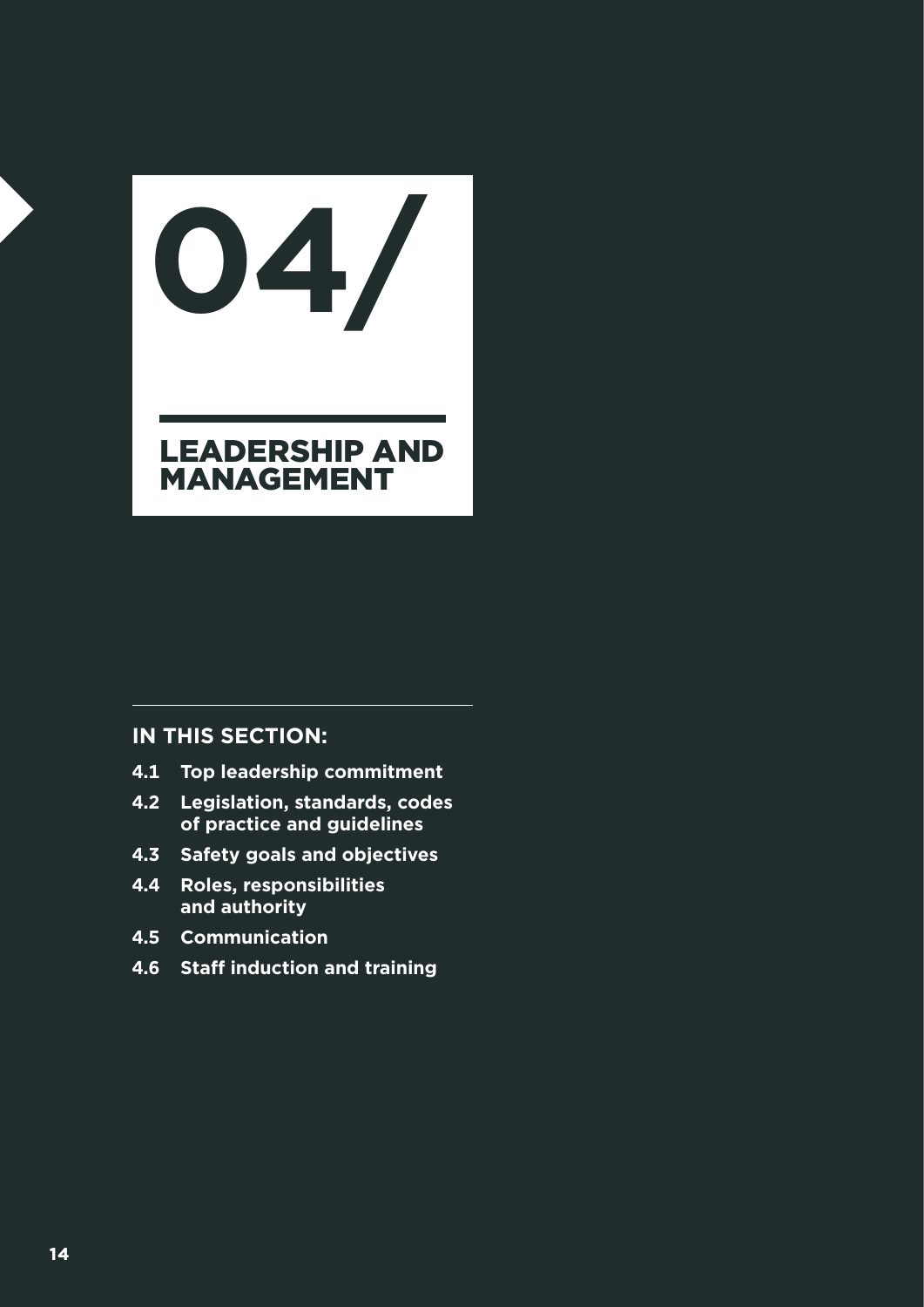#### 4.1 **TOP LEADERSHIP COMMITMENT**

As officers, top leadership must take steps to:

- > gain an understanding of the activities
- > gain a general understanding of the hazards and risks associated with the activities
- > ensure that the operation has available the appropriate resources to establish, implement, maintain and continually improve the SMS
- > verify the provision and use of those resources.

Top leadership should:

- > approve the operator's safety management policy
- > ensure that the importance of effective safety management, and of conforming to the SMS, is communicated to staff, participants, contractors and relevant other parties
- > require and review regular reports on safety performance
- > ensure that operations comply with health and safety legislation, and that the SMS achieves its intended goals and objectives.

#### 4.2 **LEGISLATION, STANDARDS, CODES OF PRACTICE AND GUIDELINES**

The operator must identify the legislation (including local bylaws), standards, activity safety guidelines, codes of practice, and similar information that is relevant to the safe management of their adventure activities. Similarly, the operator should do this for their ancillary services also.

This information must be used to inform development of the SMS. Reports obtained by the operator from technical advisers and/or technical experts should also be used to inform development of the SMS.

The operator must monitor this information to ensure the SMS remains up-to-date and consistent with any changes as appropriate and that their operations continue to comply with such requirements.

#### 4.3 **SAFETY GOALS AND OBJECTIVES**

The operator must set goals and objectives that address safety and effect improvement. Objectives should be specific, measurable, achievable, relevant and time-bound.

Note: Safety objectives are steps towards achieving broader safety goals, and may relate to areas such as, for example, individual training plans, training courses, or peer reviews.

When establishing safety objectives, the operator should consider:

- > hazards and risks
- > technology and usage options
- > financial, operational and business requirements
- the views of staff and relevant other parties.

The operator must engage with staff in establishing safety objectives and the plans to meet those objectives.

The operator must monitor and record the results of implementing safety goals and objectives.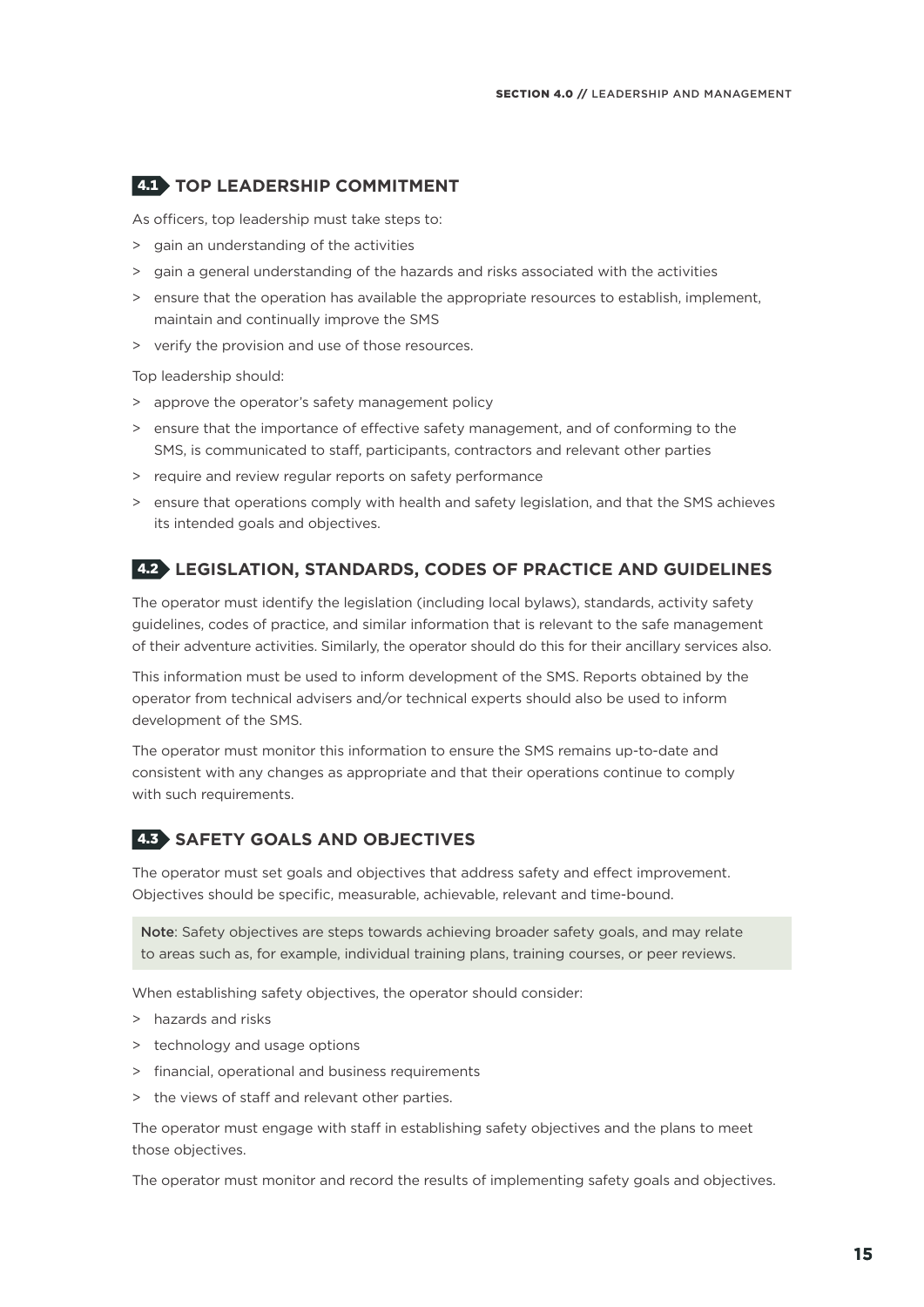#### 4.4 **ROLES, RESPONSIBILITIES AND AUTHORITY**

The operator must ensure that staff comply with the relevant requirements of the SMS.

The operator must ensure that specific authorities and responsibilities for safety requirements are assigned to competent staff. As appropriate, such responsibilities should be recorded in performance agreements, contracts or other documentation.

Roles, responsibilities and authorities must be communicated to staff to ensure there is a clear understanding of who is responsible at any given time for each aspect of ensuring the safety of every person associated with the activity.

The operator must assign responsibility and authority for:

- > ensuring the SMS complies with the requirements of this standard
- > reviewing and evaluating the performance of the SMS
- > monitoring the performance of staff in relation to assigned responsibilities and delegations
- > regularly reporting to top leadership on safety performance
- > reviewing incidents.

Note: An individual who operates without staff will have the full responsibility.

#### 4.5 **COMMUNICATION**

The operator must establish, implement and maintain procedures for communicating relevant safety information to and from staff, participants, potential participants and other parties.

Note: 'Other parties' may include other PCBUs who have overlapping duties with the operator. See also Sections 33- 34 of HSWA.

The operator must have procedures for risk disclosure between the operator and participant, and subsequent acknowledgement.

The operator must establish and maintain policies and procedures for receiving complaints and using any complaints about safety to review the SMS.

Safety must be addressed regularly at internal meetings. Decisions and any action points arising from these meetings must be communicated to staff and implemented.

#### 4.6 **STAFF INDUCTION AND TRAINING**

Staff must be inducted into the operator's SMS before they take responsibility for others within an activity.

Employees should have a training plan.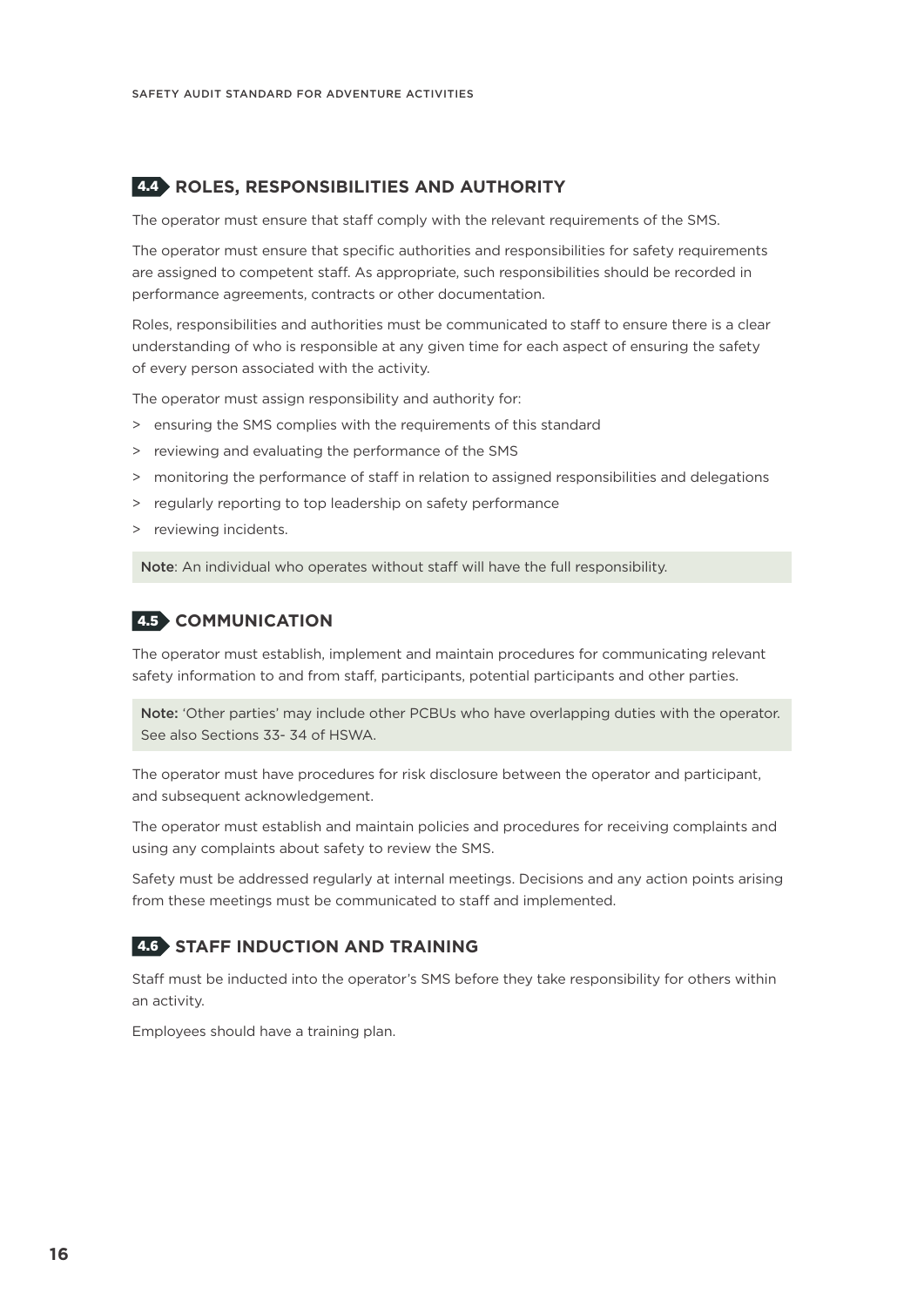**05/**

#### RISK AND **HAZARD MANAGEMENT**

- **5.1 Risk and hazard identification and assessment**
- **5.2 Risk management measures**
- **5.3 Drug and alcohol use**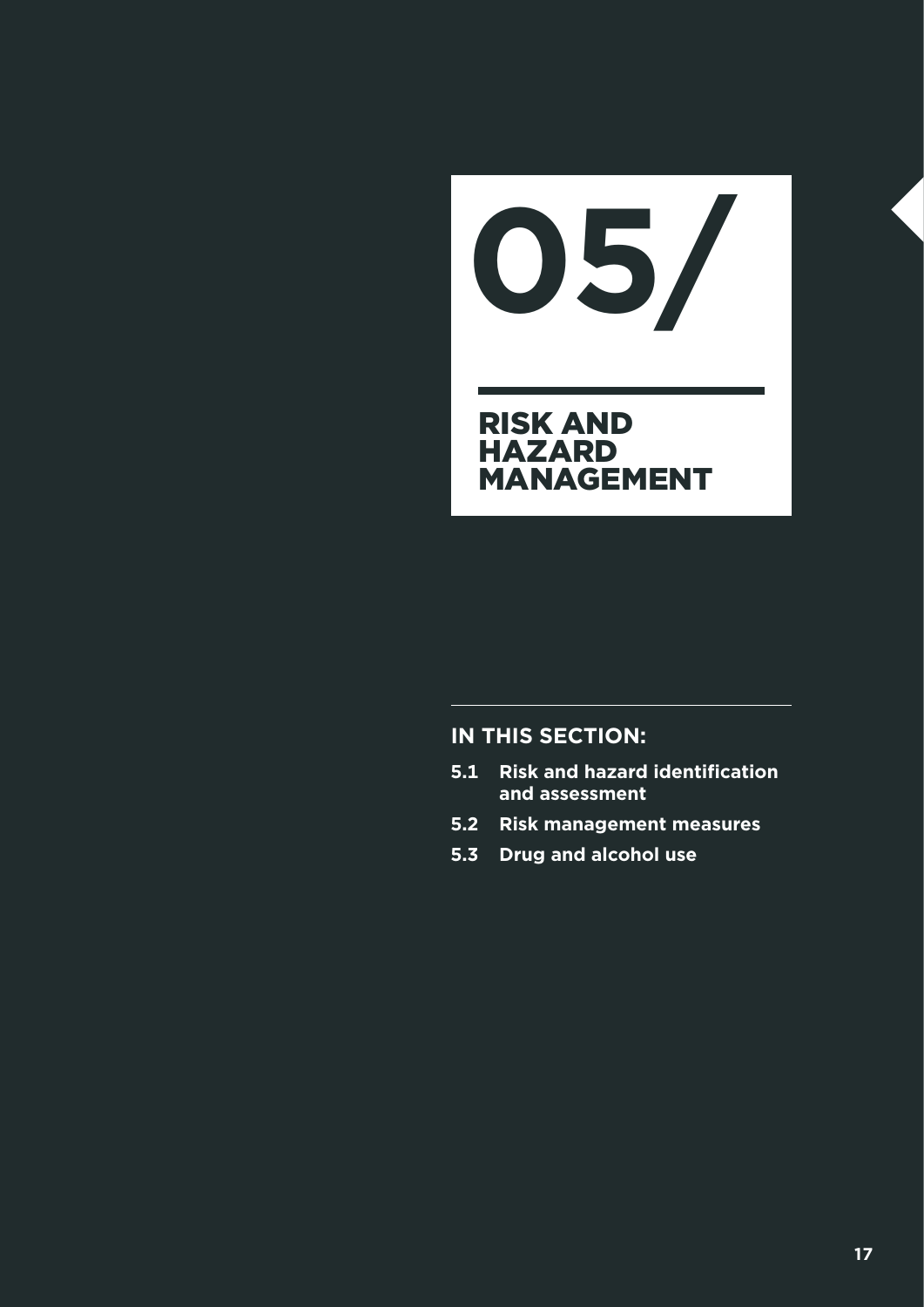#### 5.1 **RISK AND HAZARD IDENTIFICATION AND ASSESSMENT**

The operator must implement a systematic process to:

- > identify the reasonably foreseeable risks arising from their activities
- > identify the reasonably foreseeable hazards that could give rise to risks in their activities
- > assess each risk and hazard to determine whether it is serious.

Note: This standard does not prescribe the method used to determine seriousness.

The operator must engage with staff when identifying hazards and assessing risks arising from their activities.

The operator must ensure that a technical adviser, either in-house or external, is involved in this process of identification and assessment.

Note: Hazards and operating conditions that may increase risk include:

- > drug or alcohol impairment of any person involved in a safety-sensitive role in the activity
- > weather directly and indirectly affecting the activity, including the effects of the weather on the environment
- > participant abilities that could affect safety management, including language comprehension, technical skill level, behaviour, and physical and mental fitness (including drug or alcohol impairment)
- > remote or isolated work.
- > fatigue and repetitive tasks
- > combinations of simultaneous risks.

#### 5.2 **RISK MANAGEMENT MEASURES**

The operator must eliminate serious risks arising from their activities, so far as is reasonably practicable.

Note: By definition, an adventure activity includes some serious risk. The requirement is to eliminate unnecessary serious risks.

When it is not reasonably practicable to eliminate serious risks, the operator must minimise the serious risks arising from their activities.

In minimising risks, the operator must (if reasonably practicable) take one or more of the following actions that is most appropriate for the risk:

- > substituting the hazard giving rise to the risk with something that gives rise to a lesser risk
- > isolating the hazard giving rise to the risk to prevent anyone coming into contact with it
- > implementing engineering controls.

The operator must manage the remaining risk arising from their activities, by using the administrative controls and/or personal protective equipment that are most appropriate for the risk.

The operator must engage with staff when making decisions about ways to eliminate or minimise risks.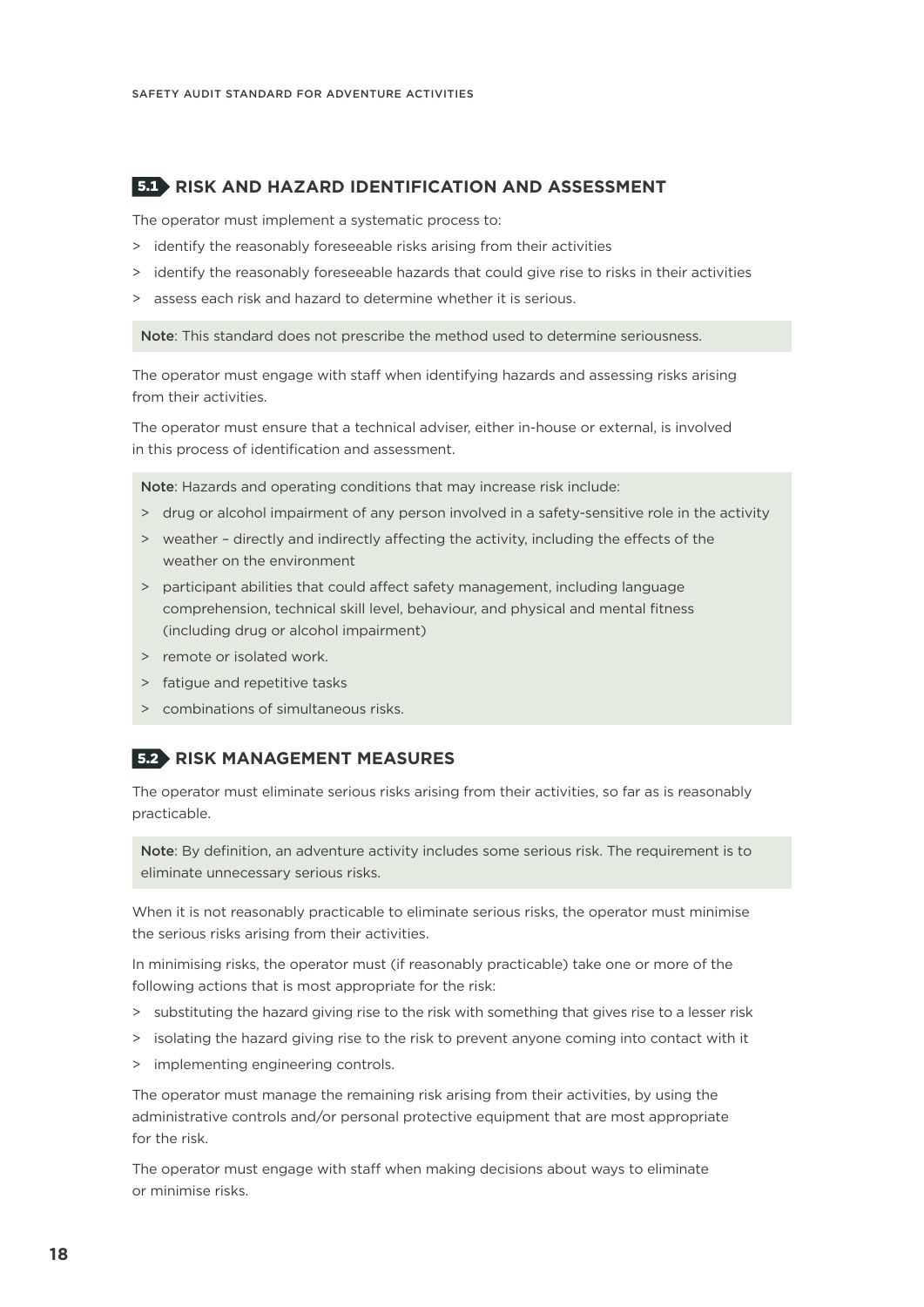Note: The requirements of this section focus on prevention of notifiable events arising from adventure activities and some ancillary services involving participants. The operator should also eliminate or minimise other risks in line with their duty under HSWA (section 36(1)(a)). That duty may be considered by audit teams in relation to section 4.1-4.3 of this standard but it is not normally a major focus of audit effort.

The requirements of this section do not cover all requirements of the law in relation to support functions (such as office work, workshops etc) that are more likely to be subject to the Health and Safety at Work (General Risk and Workplace Management) Regulations 2016.

#### 5.3 **DRUG AND ALCOHOL USE**

The operator must assess the level of risk in their operations caused by staff potentially being impaired by drug and alcohol use. The operator's risk assessment must take into account the nature of the activities provided by the operator, and the nature of their workforce.

The operator must have a policy for managing the risk of drug and alcohol impairment among staff. The policy must be based on the assessed level of risk to health and safety.

The policy must include the operator's methods for monitoring the drug and alcohol hazard, and their plans for responding to staff impairment due to drugs or alcohol.

The operator must engage with staff during this risk assessment and policy development.

Note: Operators should refer to the publication *Guidance for Managing Drug and Alcohol-Related Risks in Adventure Activities* (The Ministry of Business, Innovation and Employment, January 2013) for assistance.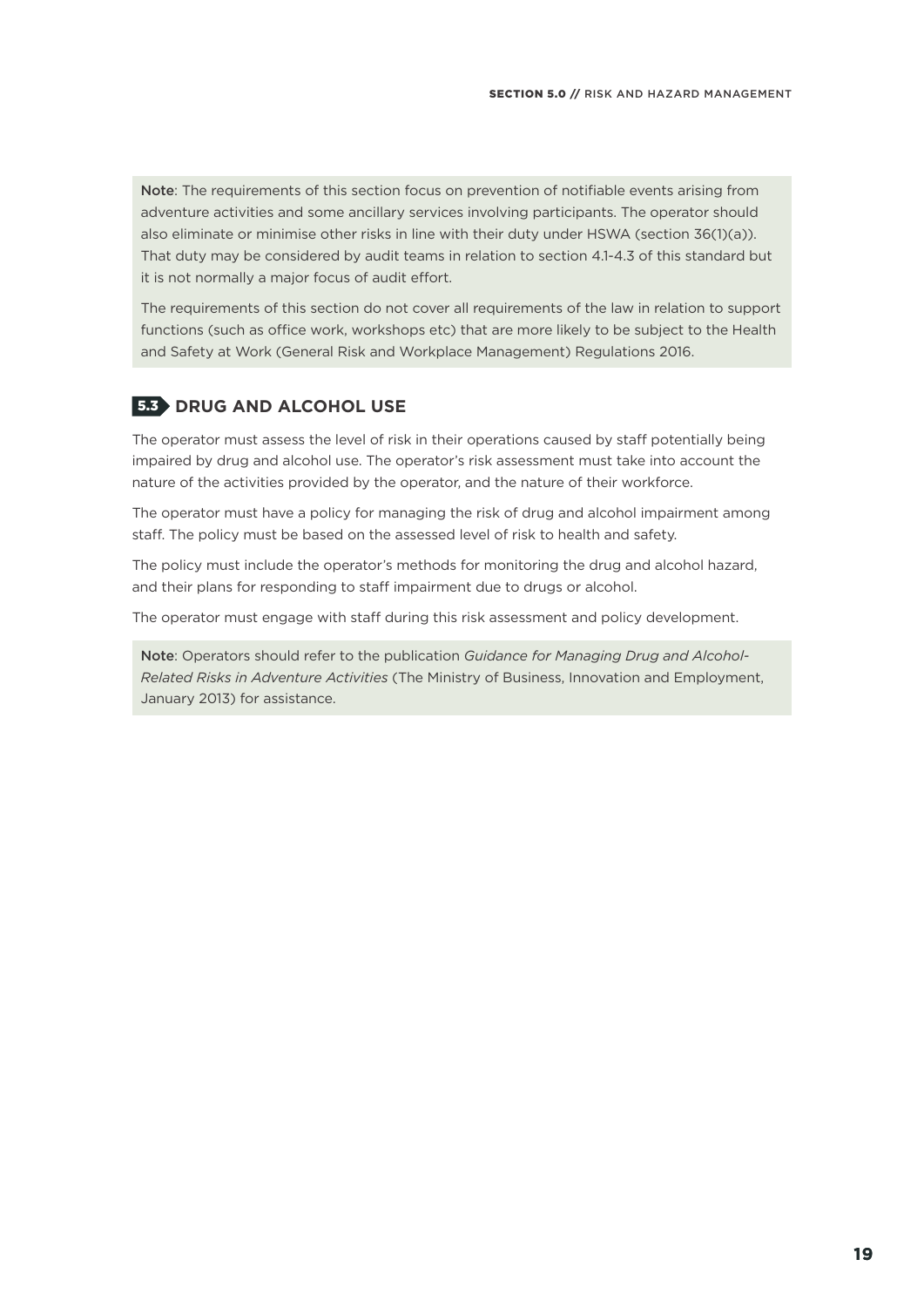STANDARD **OPERATING** PROCEDURES (SOPs) **06/**

- **6.1 Activity SOPs**
- **6.2 Staff competence**
- **6.3 Dynamic management of hazards**
- **6.4 Supervision structures**
- **6.5 Clothing and equipment**
- **6.6 Field communications**
- **6.7 Ancillary services**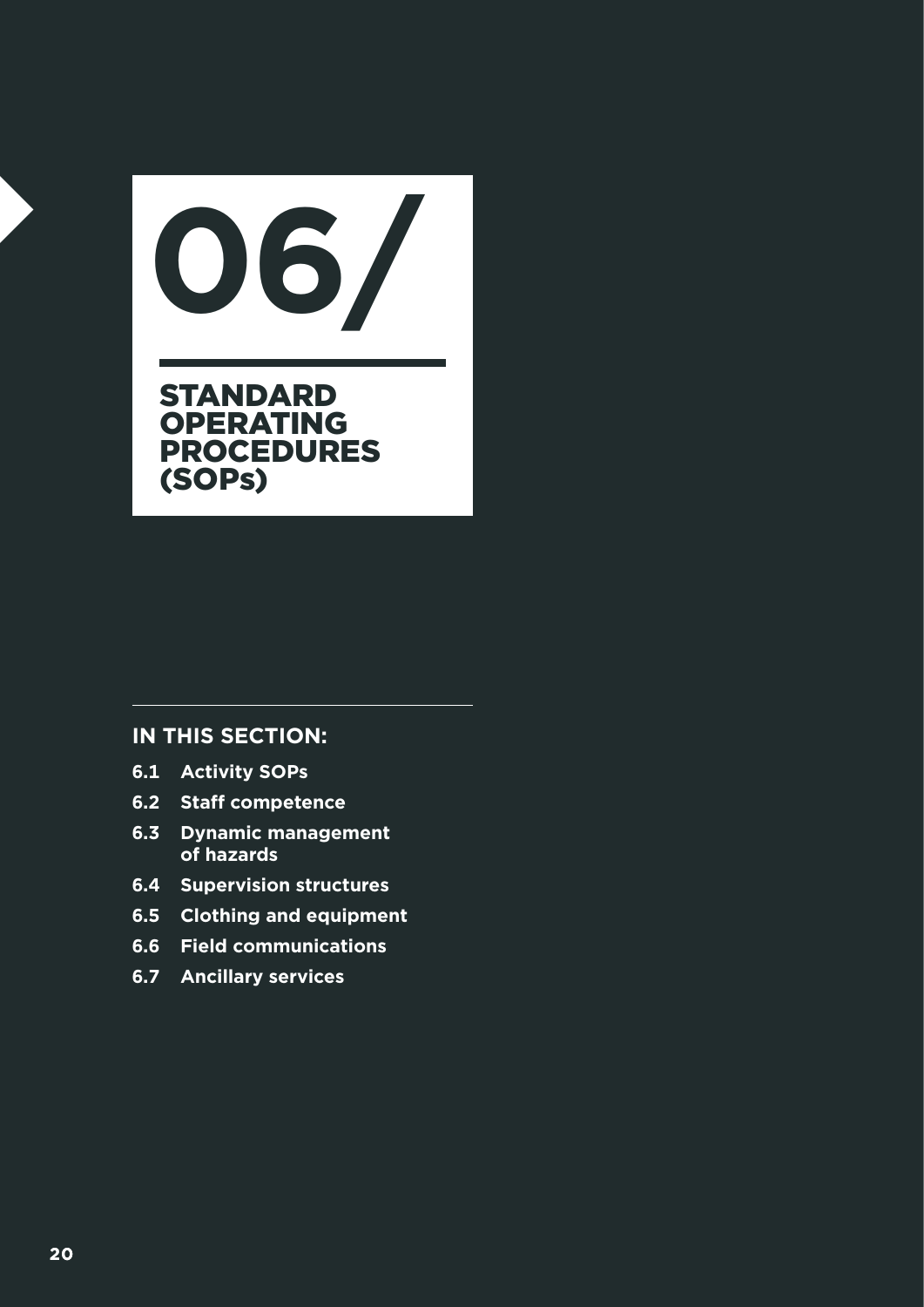#### 6.1 **ACTIVITY SOPs**

The operator must develop, implement and maintain SOPs for each activity.

The operator must engage with staff when proposing changes that may affect the health and safety of workers.

SOPs must conform to good practice for the activity, and address each of the following items under this section on SOPs.

#### 6.2 **STAFF COMPETENCE**

SOPs must describe the required staff competence for each activity. A formal and systematic task assessment must be conducted for each activity to determine the required staff competence.

The operator must ensure staff have the required competence for their assigned tasks or are directly supervised by someone with the required competence.

The operator must ensure staff have their competence verified through appropriate processes of assessment and revalidation.

Note: Nationally recognised qualifications should be used where relevant.

#### 6.3 **DYNAMIC MANAGEMENT OF RISKS**

In addition to outlining control measures for serious risks, SOPs must require staff to continually identify and manage risk levels during each activity.

Staff must have the authority to halt an activity if they identify increased risks (or combination of risks) that threaten the safety of any person associated with the activity.

#### 6.4 **SUPERVISION**

The operator must ensure participants are adequately supervised.

SOPs must specify:

- > the maximum ratio of participants to staff for each activity as determined by good practice
- > the positioning of staff in relation to participants during the activity
- > how and when supervision ratios and positioning should change for differing circumstances.

Note: Circumstances requiring changes to supervision structures could include differing participant abilities, weather conditions, staff competence and time constraints.

#### 6.5 **CLOTHING AND EQUIPMENT**

SOPs must specify the clothing and equipment that is required to ensure safety during the activity.

The operator must ensure clothing and equipment is:

- > suitable for the nature of the activity and any associated hazards
- > a suitable size, fit and reasonably comfortable for staff and participants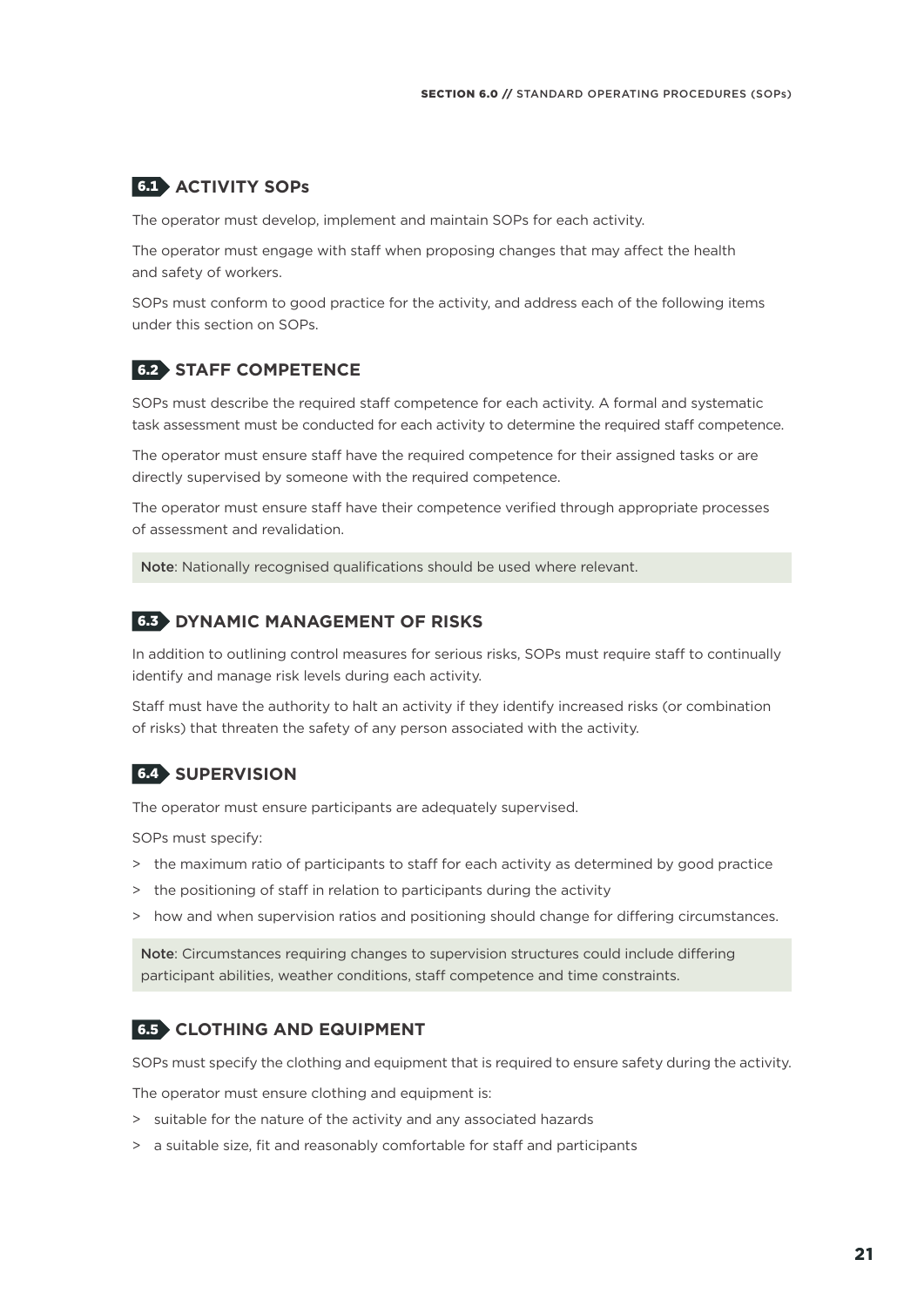- > maintained, repaired or replaced so that it continues to be in good working order
- > maintained, repaired or replaced so that it continues to be clean and hygienic, and
- > available in sufficient quantities for the scale of the operation.

The operator must ensure that information, training or instruction is provided on the proper wearing or use of the clothing or equipment that is provided to staff and participants.

The operator must ensure staff and participants are clothed and equipped for the activity in accordance with the SOP.

The operator must ensure that clothing and equipment used is fit for purpose whether provided by the operator, the participant or a third party.

#### 6.6 **FIELD COMMUNICATIONS**

The operator must develop, implement and maintain procedures that enable staff to seek assistance during the activity.

Note: When developing procedures for field communications, the operator should take into account:

- > remote or isolated work
- > the nature of the activity
- > the age and abilities of participants
- > available technology
- > the operating environment.

#### 6.7 **ANCILLARY SERVICES**

The operator should develop, implement and maintain SOPs for their ancillary services.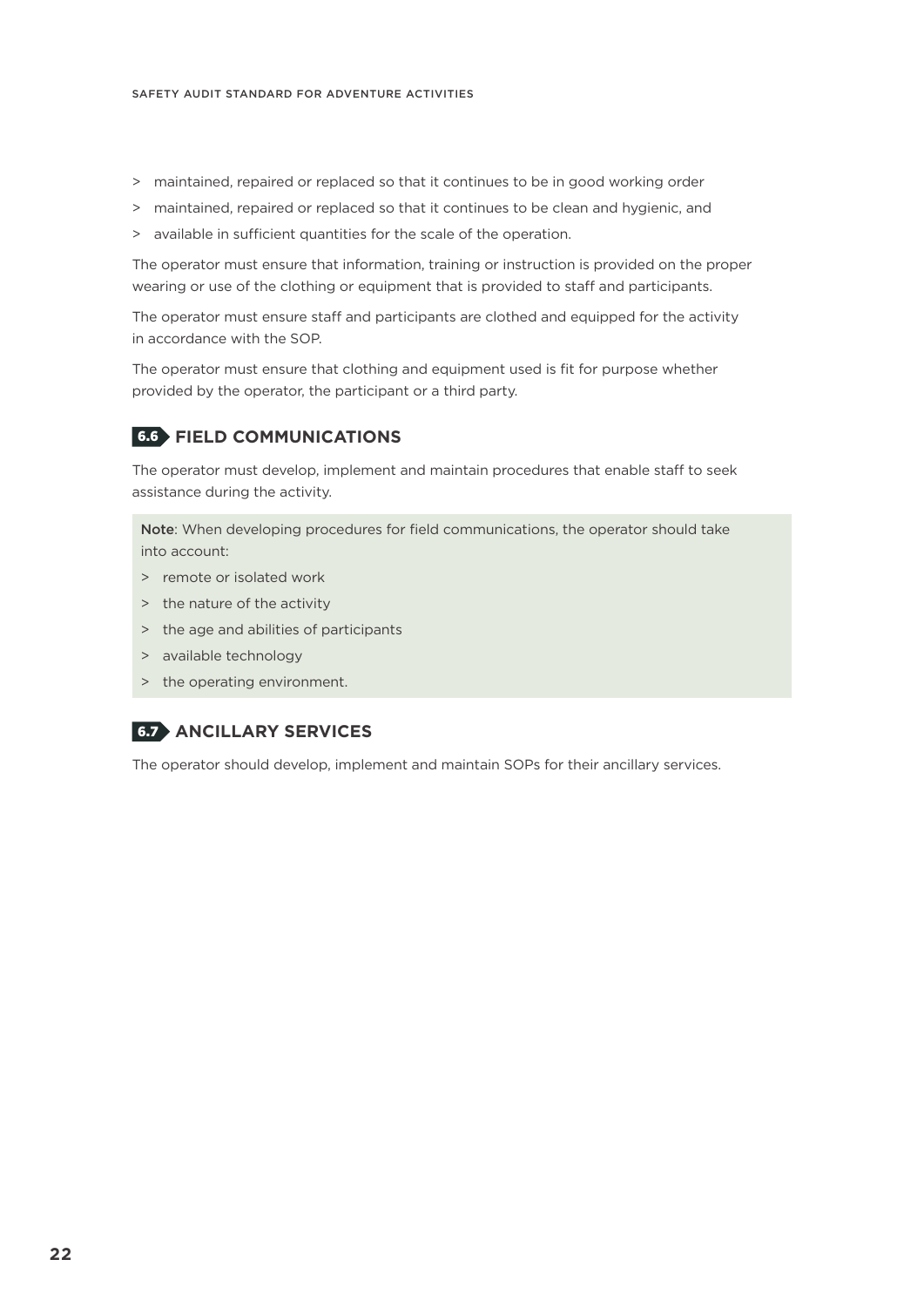**EMERGENCY PREPAREDNESS** AND RESPONSE PLANS **07/**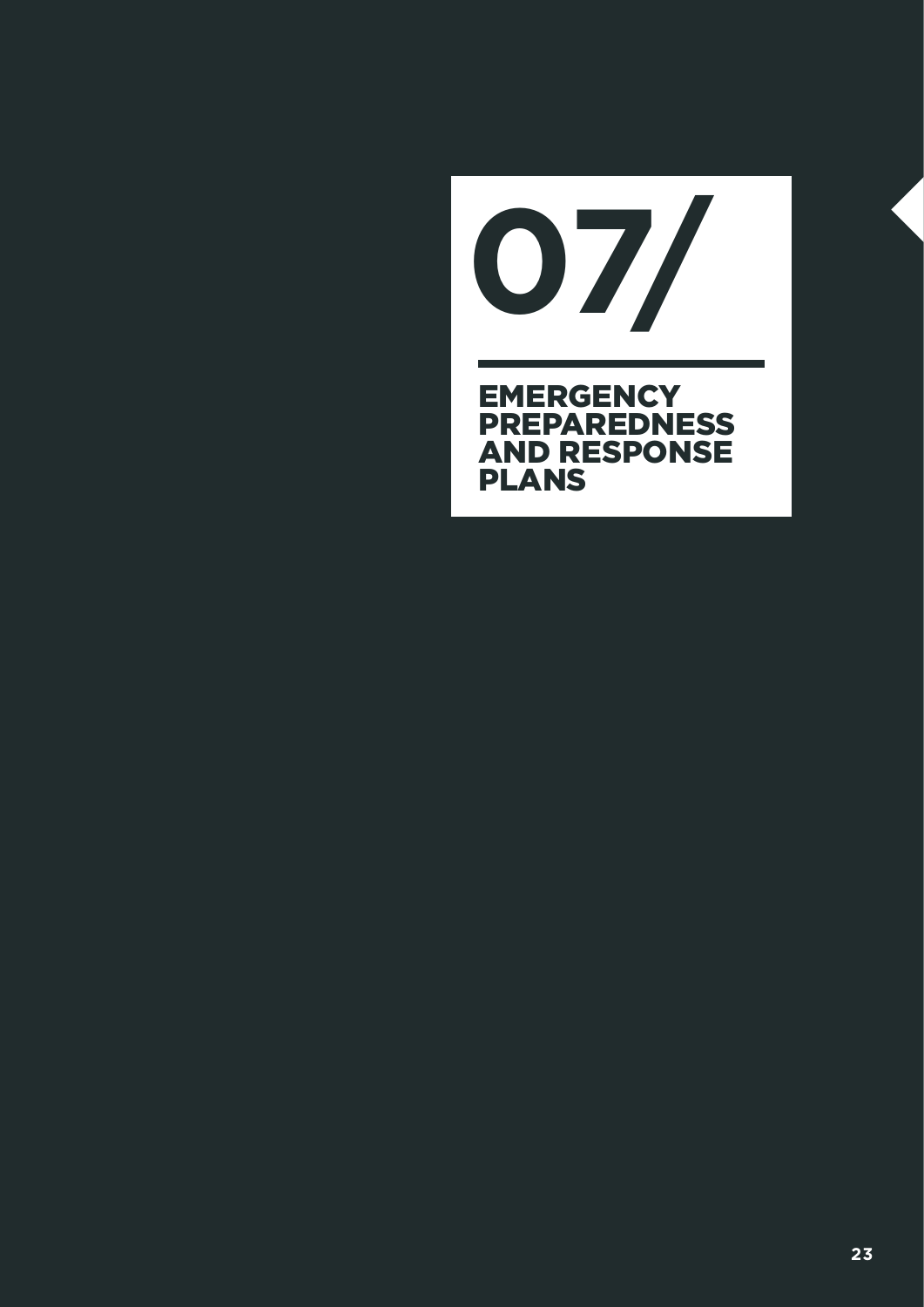The operator must establish and maintain emergency preparedness and response plans for foreseeable emergencies.

The operator must engage with staff while developing emergency plans.

The plans must include procedures for:

- > stabilising the situation and accounting for staff and participants
- > assigning responsibilities and authority for implementing emergency response plans, including who must notify emergency services and when.
- > rescue or evacuation of people involved in the activity.

The emergency preparedness and response plans must be known by staff and made available to participants and other relevant parties.

Note: Other relevant parties may include the local police, and/or other PCBUs.

The emergency preparedness and response plans must be tested and reviewed periodically, reviewed after an incident or emergency, and revised as required.

Adequate first aid supplies must be available at all times during the activity.

The operator must ensure that staff and participants have ready access to someone with an appropriate and current first aid qualification.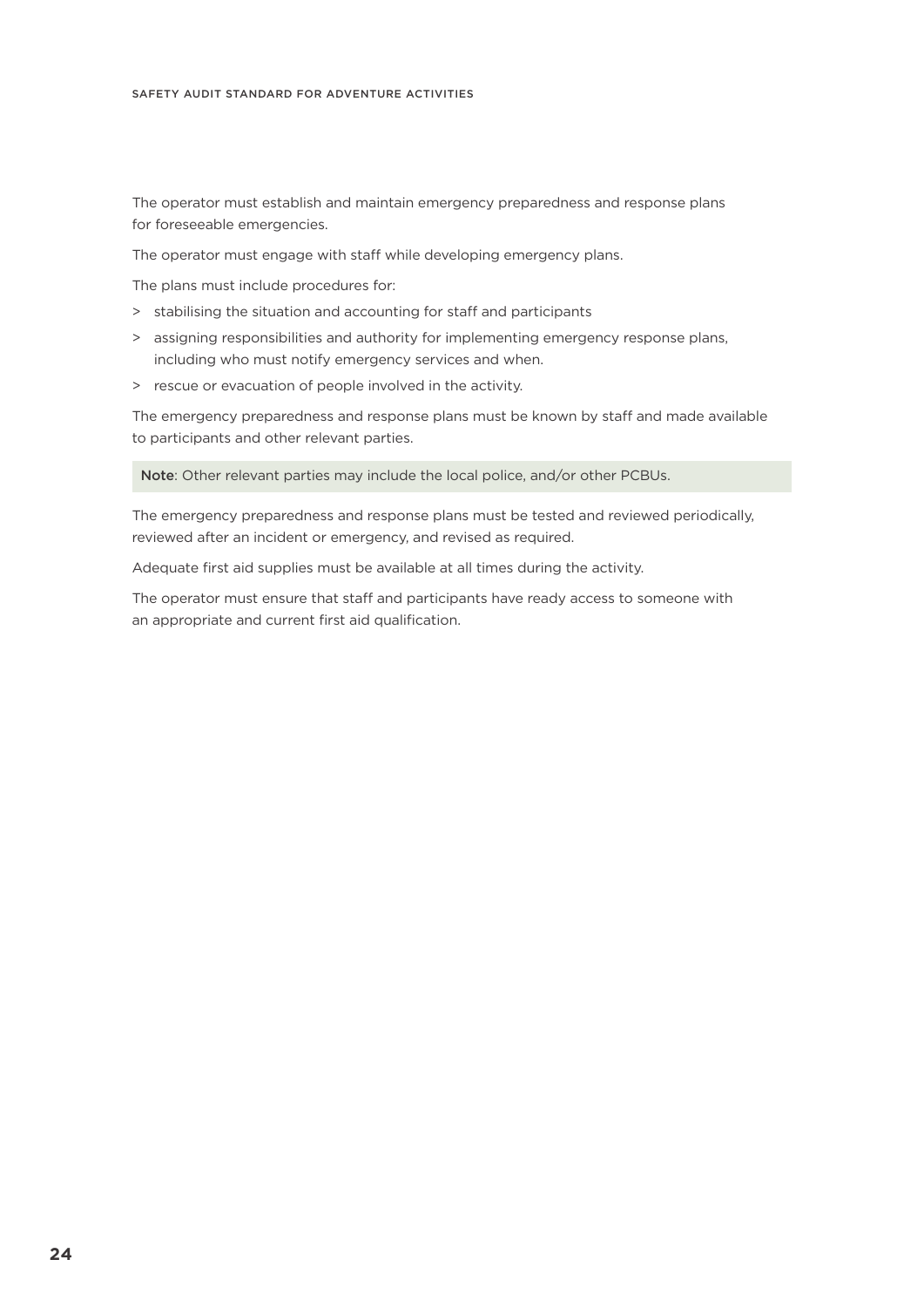INCIDENT MANAGEMENT **08/**

- **8.1 Incident response**
- **8.2 Incident review**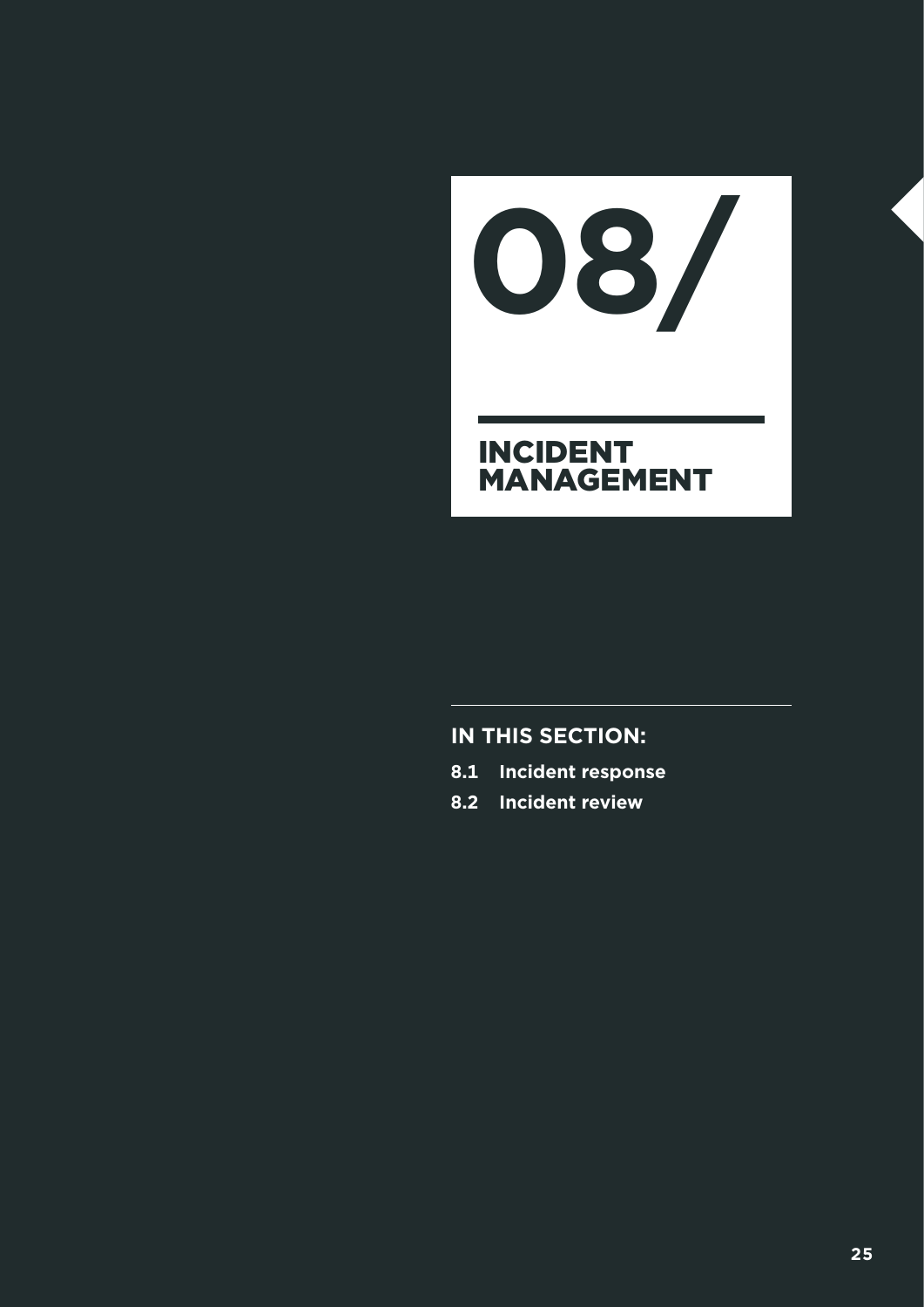#### 8.1 **INCIDENT RESPONSE**

The operator must develop procedures for responding to incidents, including communicating and recording incidents internally, and reporting notifiable events to the relevant authority.

The procedures for recording and reporting incidents must be communicated to staff.

Note: The procedures should identify which incidents are to be recorded in addition to notifiable events.

See sections [55-57 of HSWA](http://www.legislation.govt.nz/act/public/2015/0070/latest/DLM5976939.html) for legal requirements relating to notifiable events.

#### 8.2 **INCIDENT REVIEW**

The operator must establish a process for investigating and reviewing incidents, understanding the underlying causes, identifying improvements to the SMS, and analysing trends.

Recommendations from incident reviews must be implemented and communicated to staff and relevant other parties.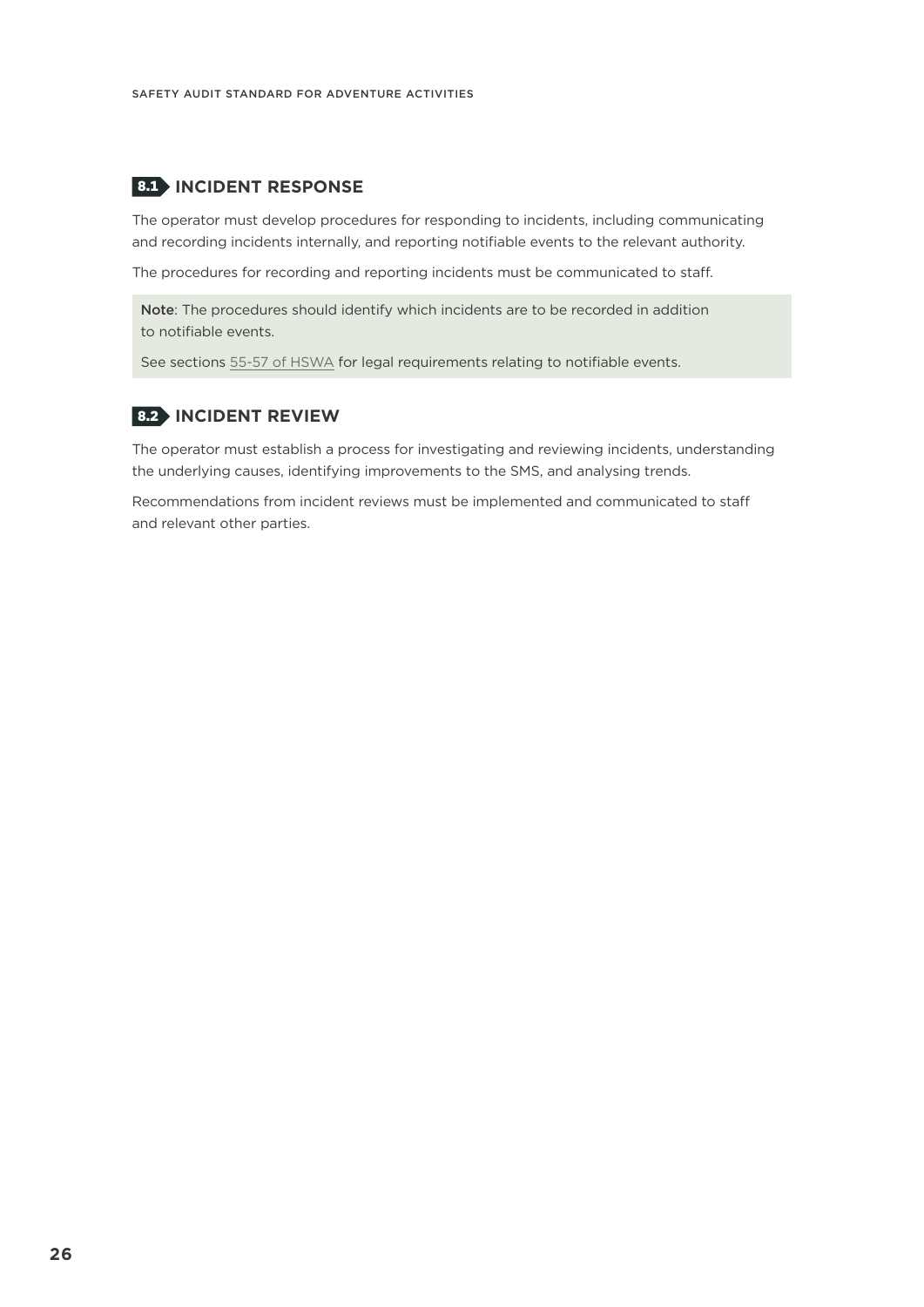DOCUMENT CONTROL **09/**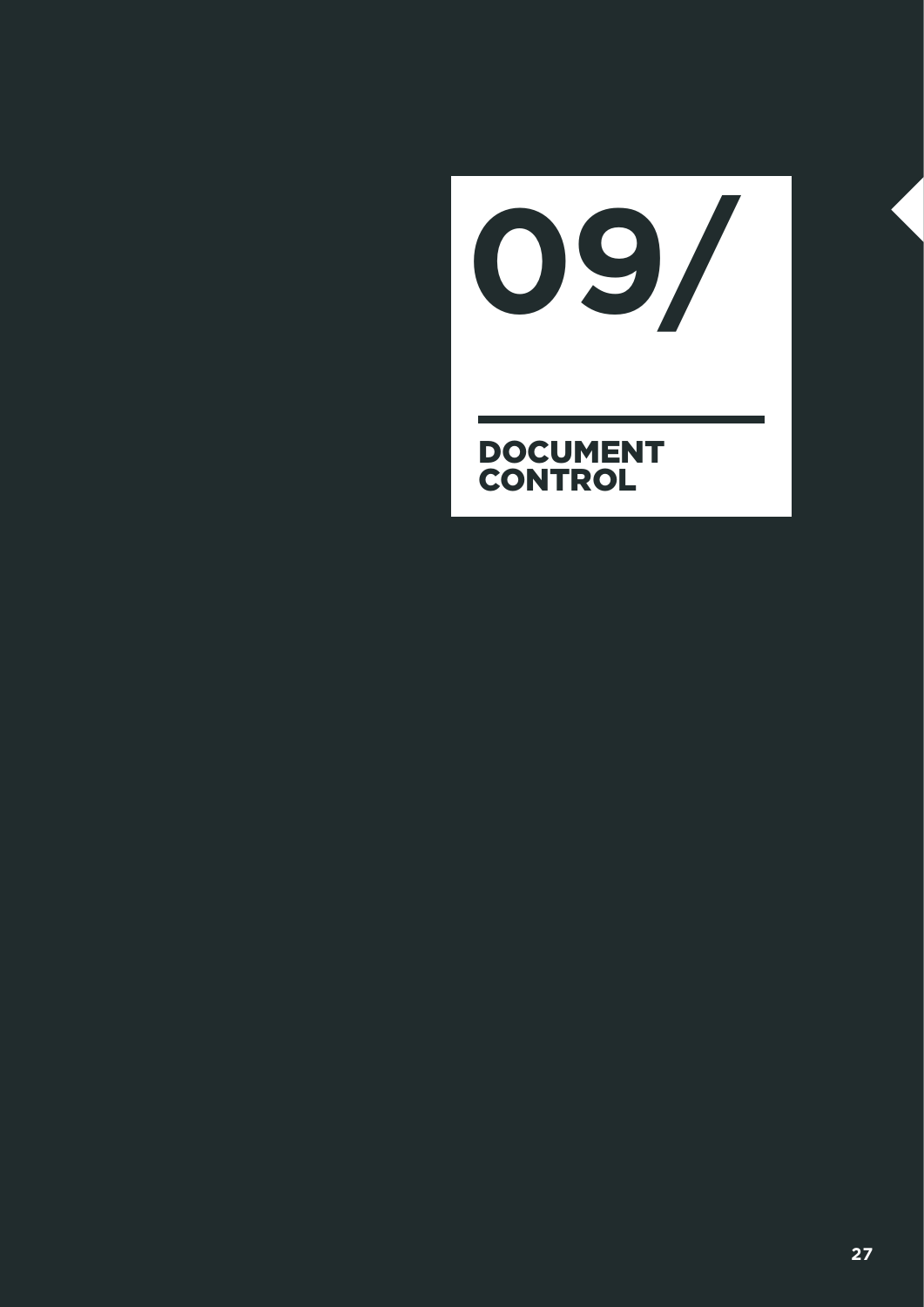The operator must ensure that the documented information required for the SMS is:

- > readable, identifiable and traceable to the activity
- > periodically reviewed, and revised where necessary
- > signed off as adequate by a competent and responsible person
- > current and available at appropriate locations
- > adequately protected from unauthorised modification, deletion and publication
- > removed from circulation if it is obsolete, or clearly marked that it is not to be used.

Note: Obsolete SMS documents should be retained in archived form, that is, suitably identified and protected against damage, deterioration, or loss.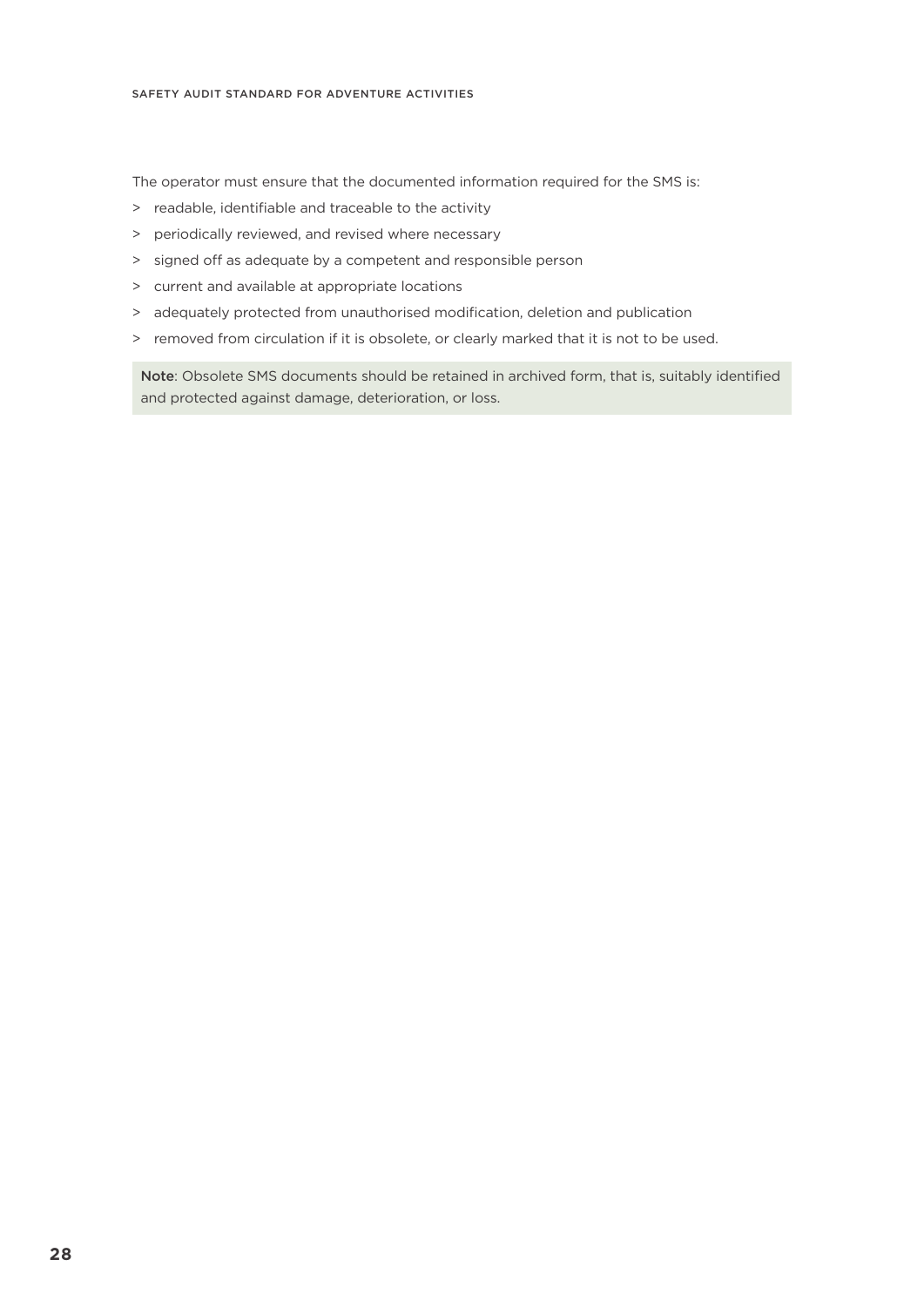## **CONTINUAL** IMPROVEMENT **10/**

- **10.1 Process**
- **10.2 Internal review of the SMS**
- **10.3 Internal reviews of adventure activities**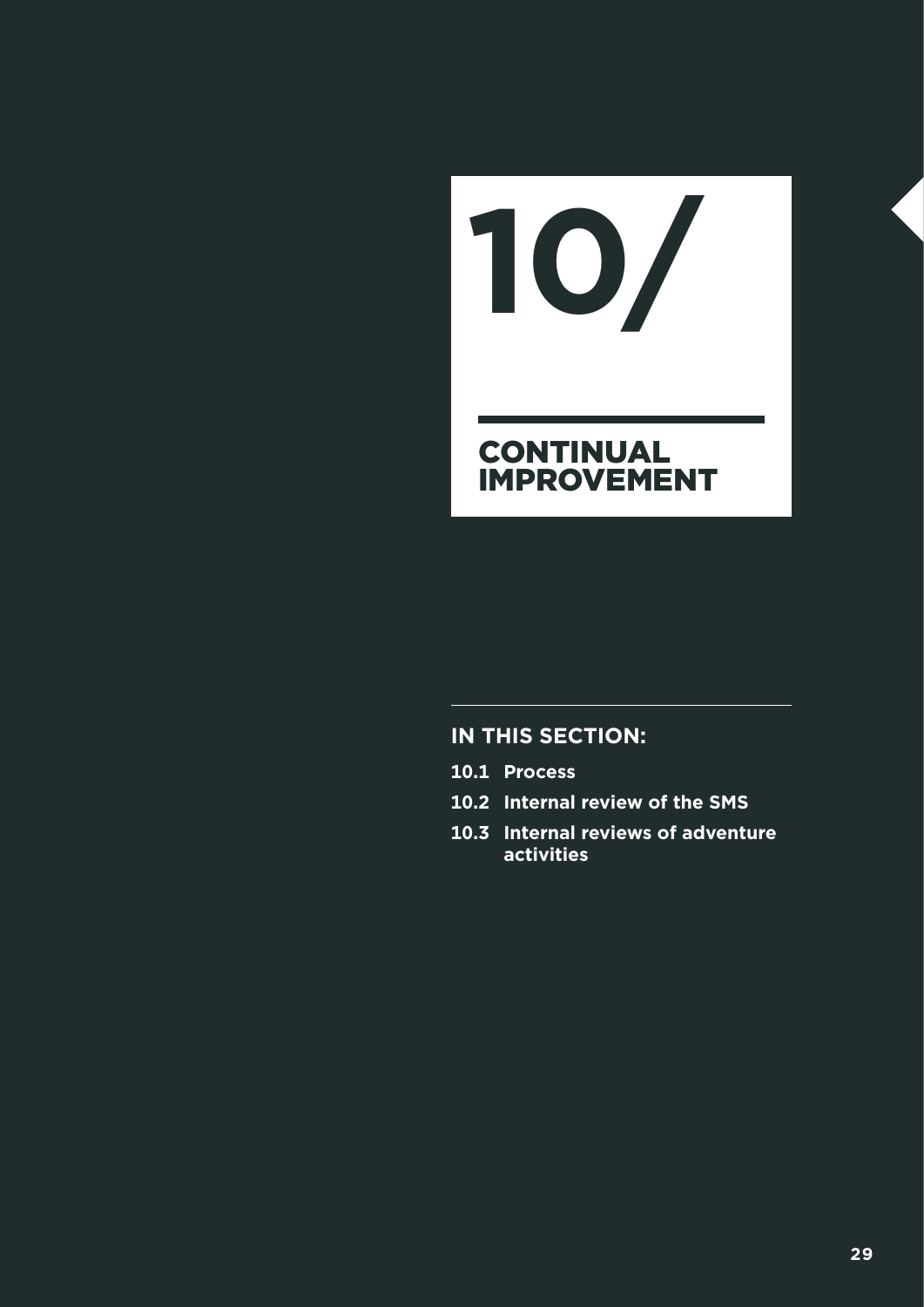#### 10.1 **PROCESS**

The operator must develop, implement and maintain a process to ensure continual improvement of the SMS and safety outcomes.

This process should be conducted through internal reviews of adventure activities, reviews of incidents, and internal review of the SMS.

Where available, collated data and information from the adventure and outdoor sector must be considered.

#### 10.2 **INTERNAL REVIEW OF THE SMS**

The operator must review at least annually the performance of the SMS against the SMS's stated safety goals and objectives.

The review should take into account any audit findings, reports from technical advisers and/or technical experts, and analyses and recommendations from specific reviews, including reviews of incidents.

#### 10.3 **INTERNAL REVIEWS OF ADVENTURE ACTIVITIES**

The operator must conduct scheduled internal reviews of their adventure activities to ensure compliance with this standard. In addition, the operator must review their adventure activities when prompted by:

- > audit findings
- > proposed changes to the adventure activities provided, including the sites used, that may change the hazards or the seriousness of the risks or hazards
- > changes to the environment in which the activity is conducted
- > changes to key staff
- > incidents and emergencies
- > changes in legislation, standards, activity safety guidelines, codes of practice or similar information.
- > identification of a new relevant hazard or risk.

The operator should involve technical advisers to assist in the review process.

The operator must ensure that:

- > the reviews are conducted by people with current competence in the activity
- > any opportunities for improvement are identified
- > outcomes are communicated to staff and other relevant parties
- > any actions resulting from the reviews are implemented.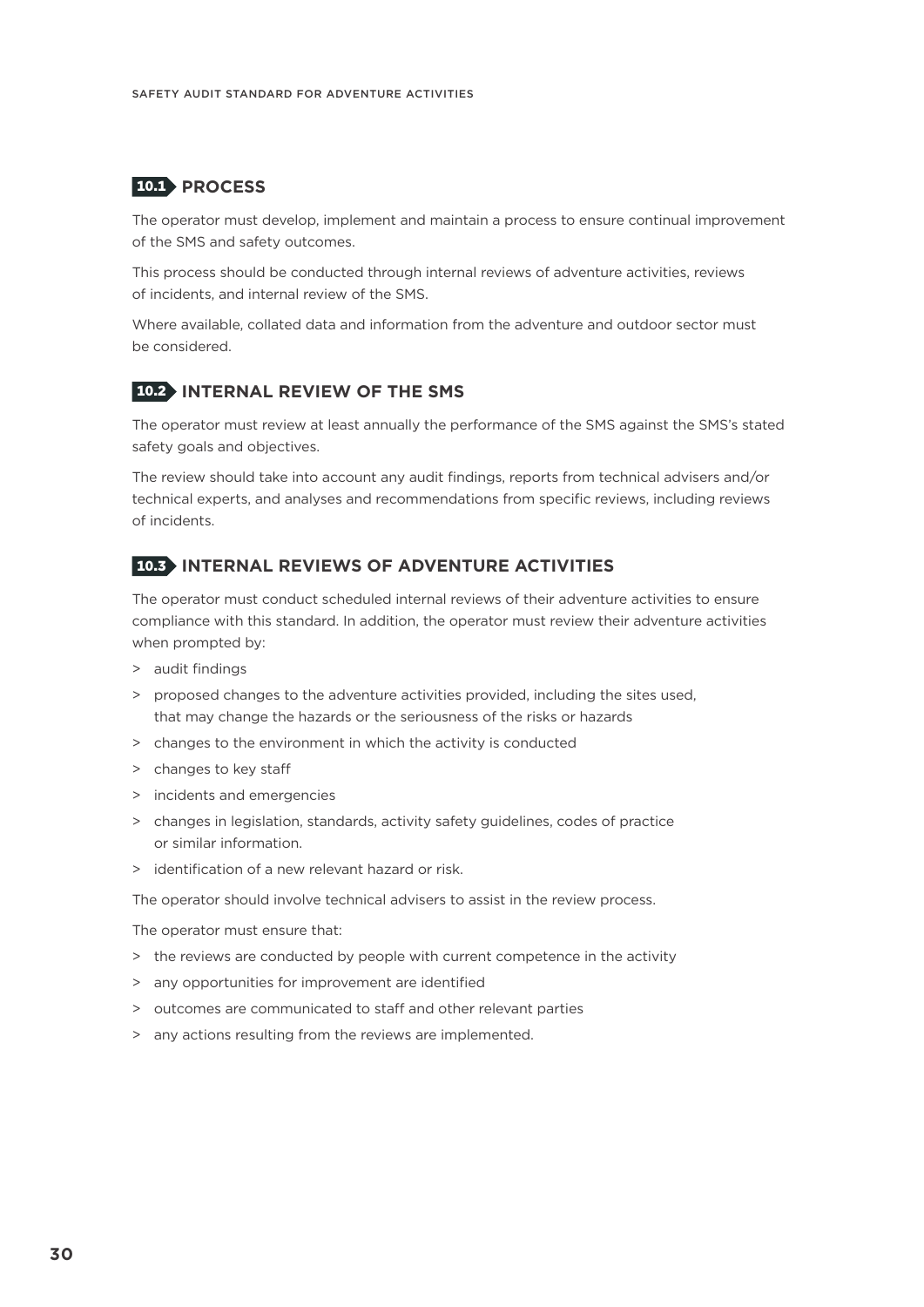#### **DISCLAIMER**

This document should not be used as a substitute for legislation or legal advice. WorkSafe is not responsible for the results of any action taken on the basis of information in this document, or for any errors or omissions.

ISBN: 978-0-908336-89-0 (online)

Published: March 2017 Current until: 2019

PO Box 165, Wellington 6140, New Zealand

www.worksafe.govt.nz



Except for the logos of WorkSafe, this copyright work is licensed under a Creative Commons Attribution-Non-commercial 3.0 NZ licence.

To view a copy of this licence, visit http://creativecommons.org/licenses/by-nc/3.0/nz/

In essence, you are free to copy, communicate and adapt the work for non-commercial purposes, as long as you attribute the work to WorkSafe and abide by the other licence terms.